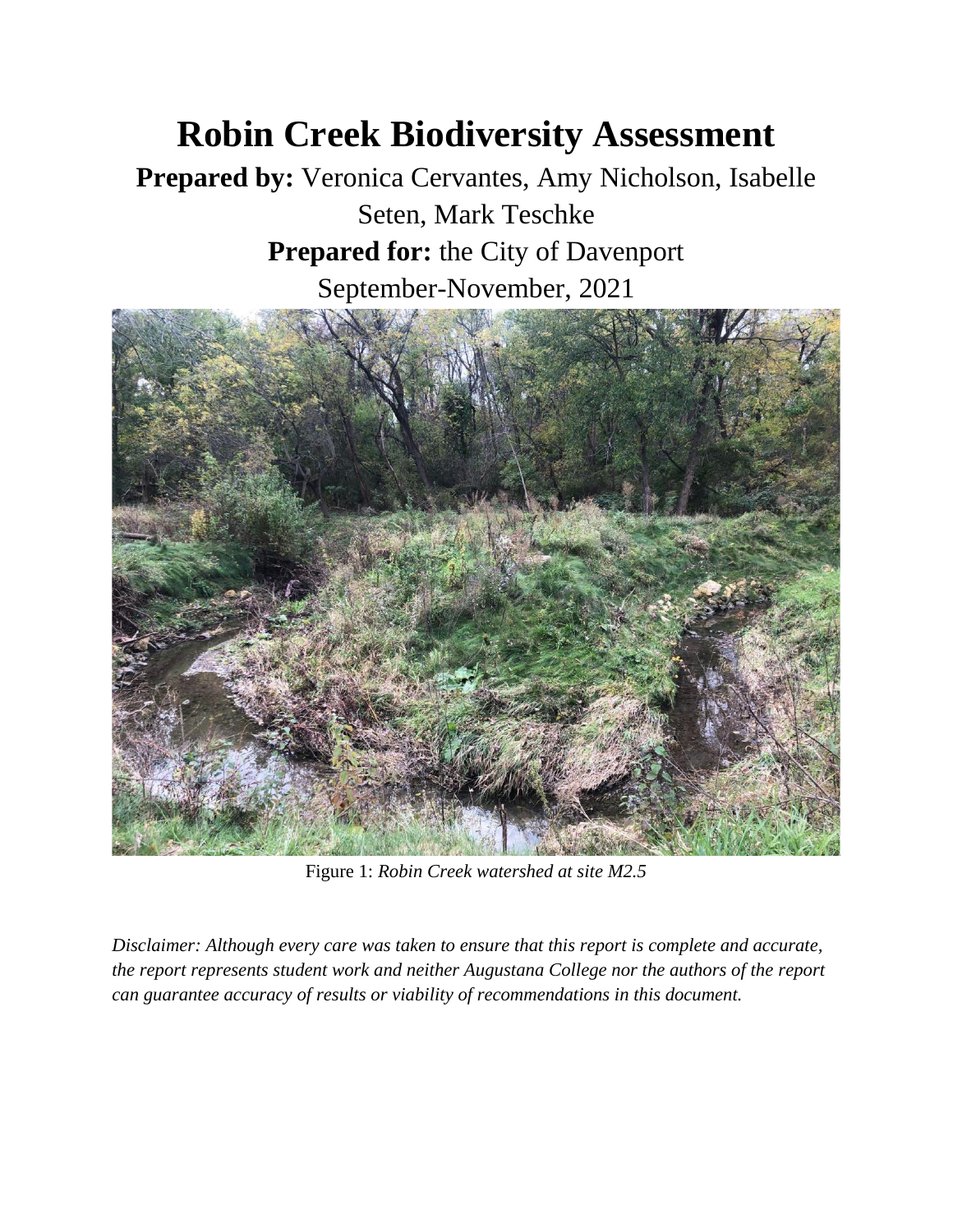#### **Introduction**

The Robin Creek Watershed in Davenport, Iowa plays a significant role in the communal and ecological structures around it and can be considered in two parts, the stream and the riparian forest. Researchers agree that the health of riparian forests positively correlates to the health of the stream, with riparian zones acting as a sort of sponge for their corresponding streams. This is due to beneficial influences that forests have on the ecosystem as a whole, including flood control, filtering of pollutants, collection and deposition of nutrients such as Nitrogen and Phosphorus, increased pest resistance, wildlife habitats, healthier soils for agriculture, mitigation of erosion, and provision of naturalized areas (Burton 2007, Lind 2019, Diaz 2007). The importance of these green spaces in urban areas is not something to be overlooked, as they can contribute to overall improved mental and physical health of citizens. It is natural for cities to want to continue to develop and grow into more urbanized spaces, but studies show urbanization and development are some of the main drivers of ecosystem homogenization, more specifically land use changes and human disturbances (Brice 2017). Ecosystem health and human wellbeing make this a key issue in urban watersheds.

Due to the importance of these watersheds, it is crucial to understand their resilience to various disturbances present in our riverside urbanizing community. One way to measure this is by calculating functional diversity, or the measurement of biodiversity that focuses on the roles certain organisms play within the ecosystem (Cadotte 2011 & Schmera 2016). As an illustration, unrelated to our research, goldenrod and clover plants grow in the Quad Cities area, and both are mesophytic, meaning they are adapted to temperate climates that are neither wet nor dry. If the clover plant were to disappear, that niche/function would still be represented in the ecosystem since the goldenrod would keep performing that role for the temperate environment. Assessing functional diversity allows us to assess ecosystem functional resilience in terms of traits like nutrient uptake, drought tolerance, or ability to withstand water logging. Although functional diversity and species diversity are both used as ways to understand the ecosystem's health, researching them individually allows us to gain a better understanding of species specific roles for ecosystem resilience. It has even been shown that functional diversity and species richness were tied very closely as well, and that they would both increase with proper restoration, reaching the desired amount of maximized functional diversity when there is average species diversity (Paillex et al. 2013 & Liebergesell et al. 2016).

In Davenport, ecosystems are now facing disturbances that may impact these key ecosystems. As many as 90% of North American floodplains are considered ecologically dysfunctional following human development (Gonzales 2016). Urbanization almost always comes with increased impervious surface cover, which not only makes flooding events more severe, but harms ecosystem health, biodiversity, and leads to increased water pollution. What this means for local ecosystems is that the infiltration rate of water in the soil drops significantly, leading to pollutants and literal trash on these surfaces being deposited in local streams from overland runoff, rather than being absorbed by the soil to support local plant life and contribute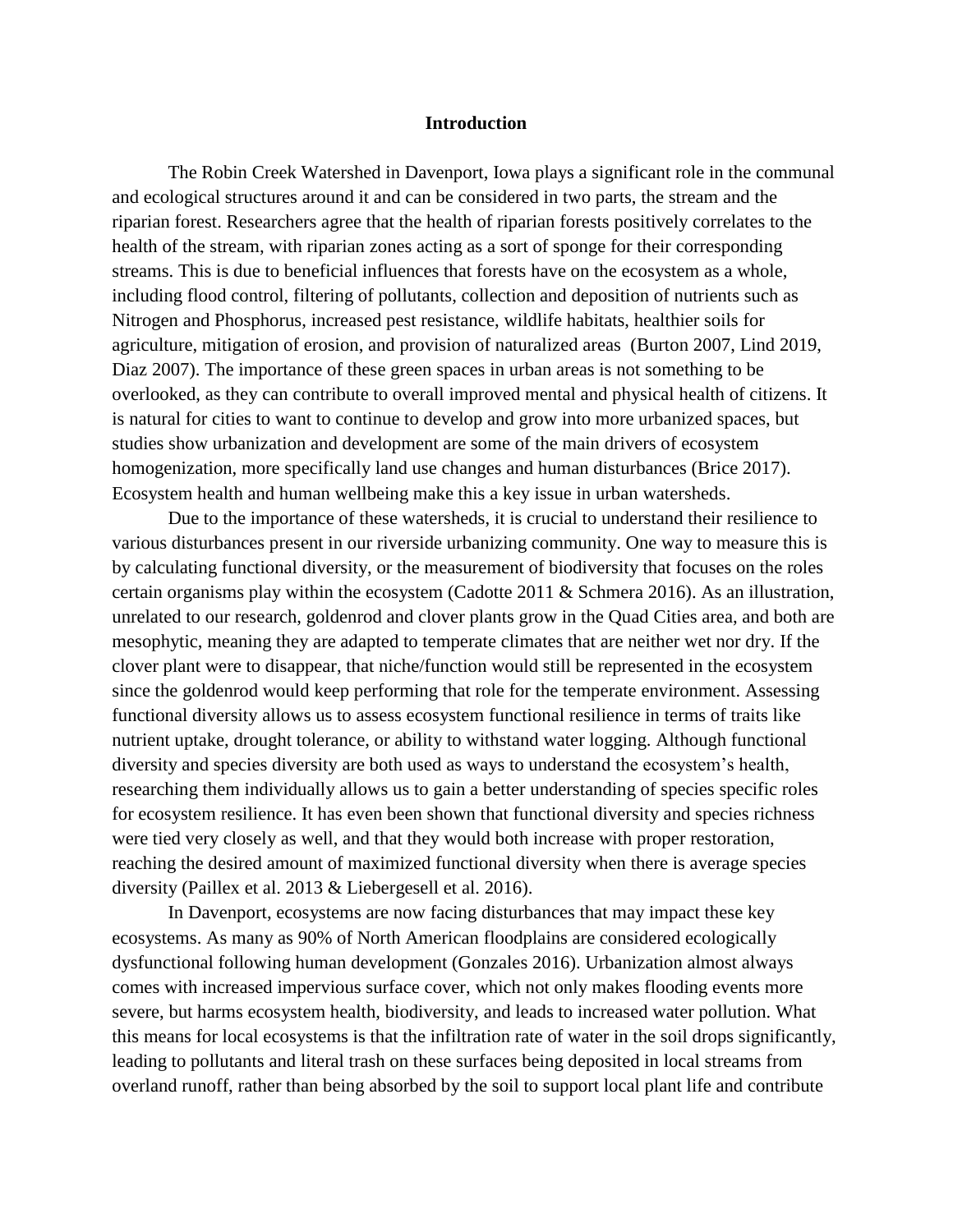to groundwater resources (Schuster 2005). Additionally, we see increased disruption to these ecosystems in the forms of diseases and pests, such as Emerald Ash Borer and Dutch Elm Disease. Both of these have been known to wipe out a majority of Ash and American Elm in ecosystems, leading to a decrease in species diversity and significantly altering the structure of our riparian zones. As urban riparian communities are assessed, the threat of climate change should also be taken into consideration. In the Quad Cities, we have already seen impacts of a changing climate, with longer periods of drought interrupted by heavier bouts of rain. This may have a profound impact on watershed ecosystems and is one of the reasons we decided to choose Wetness Index and Drought Tolerance as two of our functional diversity measurements. We also chose to look at Nutrient Uptake Strategies because these rain events can lead to more nutrient runoff which will ultimately drain into the Mighty Mississippi. Understanding different Nutrient Uptake Strategies allow us to better understand how these nutrients are being consumed, possibly gaining insight into the efficiency of nutrient uptake.

Since the riparian zones in the Upper Mississippi area have undergone significant morphological changes in the past few decades (Guyon 2018), current research is needed to assess the health of the forests in the Robin Creek Watershed using functional diversity methods in order to provide the best management techniques for the ecosystem. Using this framework, the following research aims to create a holistic understanding of the watersheds of Robin Creek to inform proper management and resilience in the future. Creating urban spaces that are healthy and functioning properly creates happy communities and encourages positive relationships between humans and the environment.

### **Results**

Within the Robin Creek watershed, four separate sites were assessed to look at the health and resilience of the riparian forests (Figure 1). The sites were identified as M1 (most downstream), M2, M2.5, and M3 (Figure 2). At each site, point-quarter intercept, line-point intercept, and visual land cover estimate methods were used to identify mature and sapling tree species densities and land cover. For point-quarter intercept we established two 50 m transects with 18 total points parallel to the right and left banks of the stream. For line-point intercept, we ran three 25 m transects (at 5, 15, and 25m) perpendicular to the 50 m transect from point-quarter and assessed the vegetation at every half-meter. Our sample sizes varied dramatically, as the site M2 was cut short on one bank of the stream due to Marquette Street. In order to determine the role that species have on the ecosystem the abundance, importance value, and species diversity were calculated. To determine the ecosystem's resilience to various environmental changes the functional diversity of drought and wetness tolerance, as well as nutrient uptake strategies was measured. The line point intercept and land use data highlight the direct relationship that the land has with the riparian forests.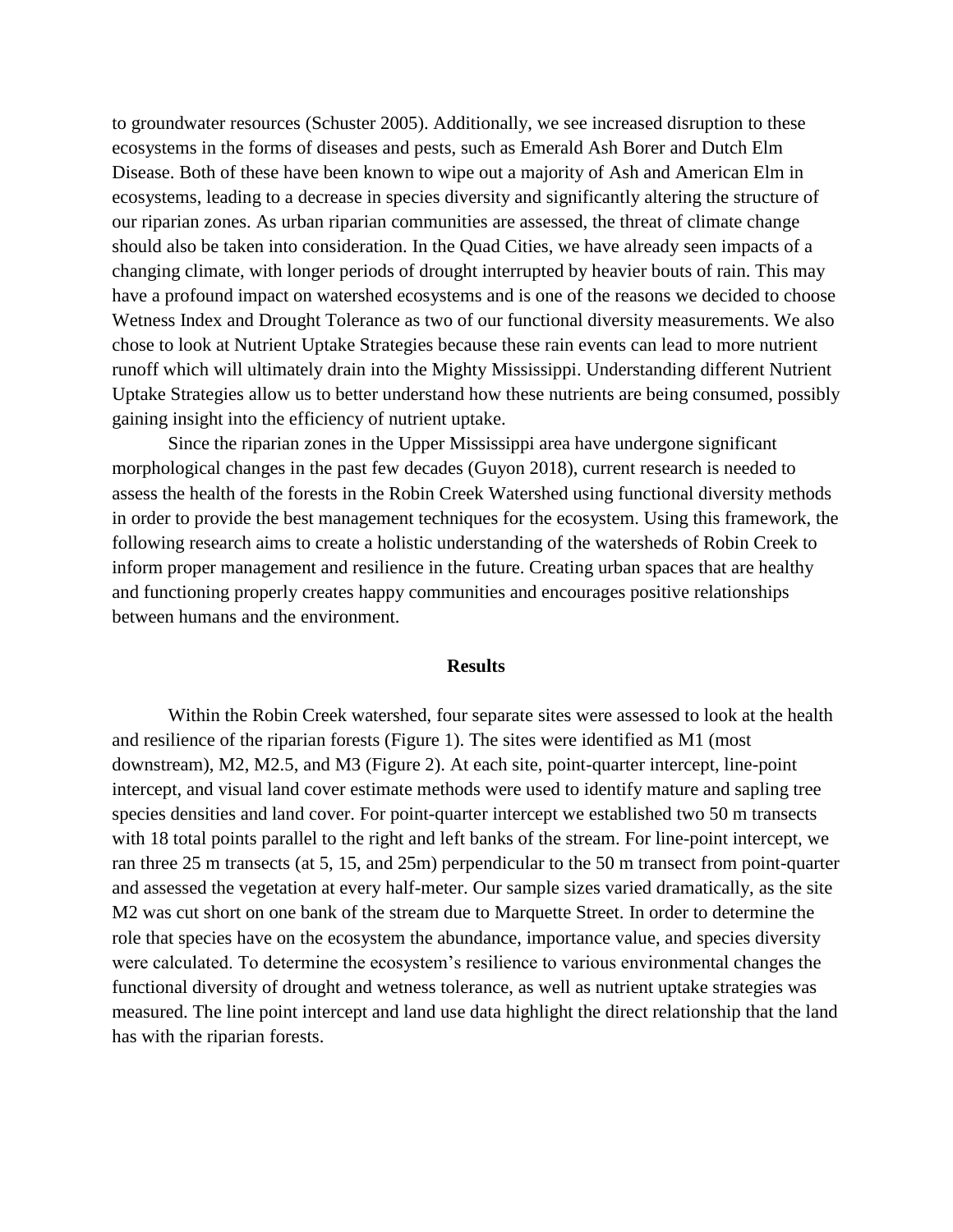

Figure 2: *GIS map of the four sites indicated by stars that were assessed in the Robin Creek Watershed*

## **Abundance and Species Diversity:**

## *Abundance:*

We performed a comparative analysis of the abundance of each tree species and their relative importance value at each site. Included are graphs of the top five most abundant species (Figs. 5-10) with the five species with the highest importance values in the appendix. In most cases, abundance and importance value are correlated, with very minute differences in every site except M2, where abundance and importance value are identical for both mature trees and saplings. We had significant difficulty in distinguishing red and white mulberry in the field, so these two species abundances should be interpreted with caution. It is likely the case that White Mulberries were frequently misidentified as Red (Dr. Jason Koontz personal communication) Looking through the data, Black Walnut, Green Ash, and Red/White Mulberry come up most often in terms of being in the top five for both abundance and importance value, with Red/White Mulberry being the most abundant. One potential threat to riparian forest integrity is that many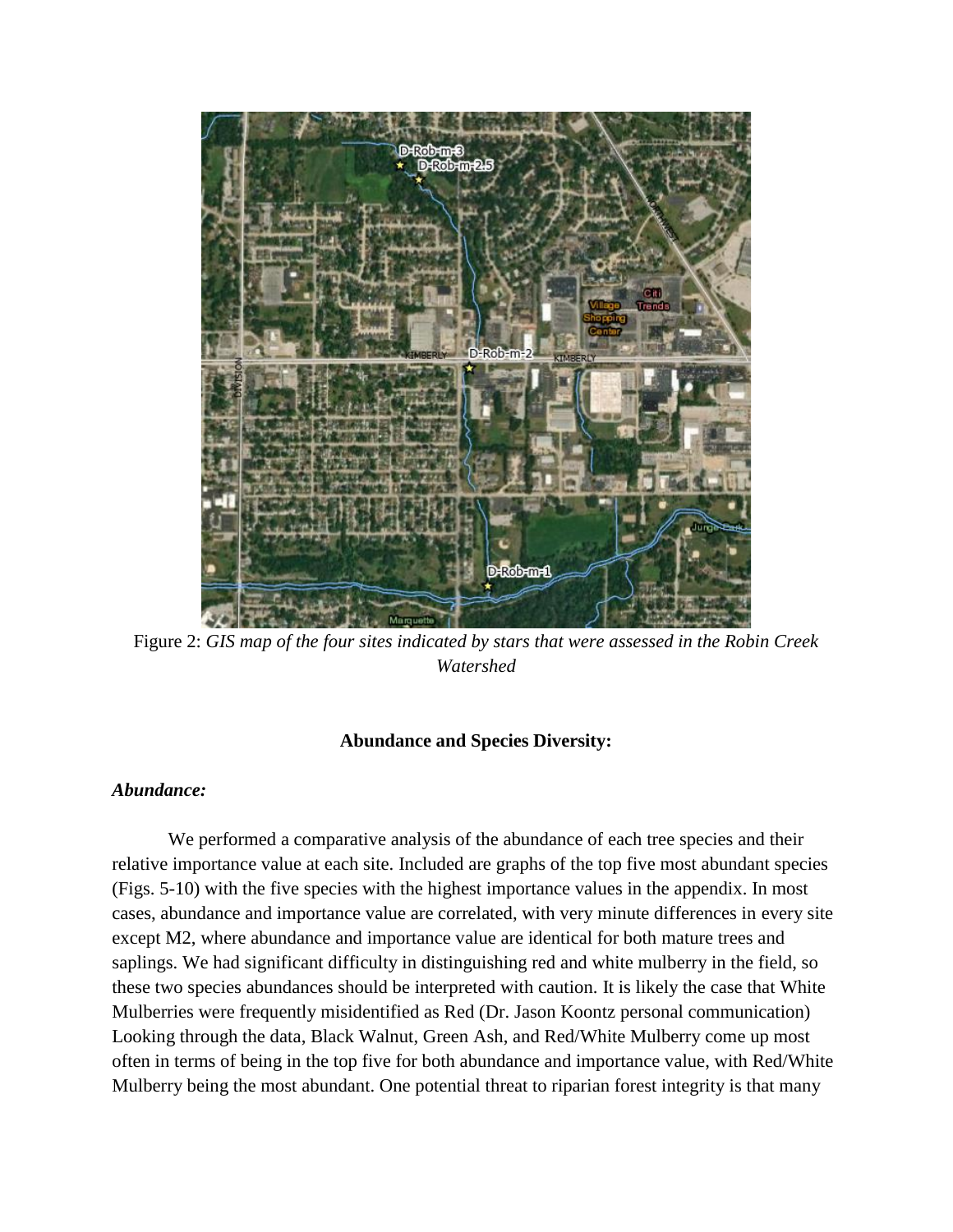Green Ash trees will likely not last due to the Emerald Ash Borer. Additionally, it is likely that trees such as the Red Stemmed Dogwoods, American Plums, Crabapples, and Chinese Elms were once planted as ornamentals for aesthetic purposes and have escaped and integrated into the ecosystem, influencing it as an original non-native species and now abundant species. While looking at the sites, it is apparent that there is species level diversity; however, many of the species were found repeatedly at the same site alluding to a high species redundancy. This can be seen in many different sites since a lot of them had the same species present. Many sites were dominated by a few species. This can be seen in the abundance graphs as the first three species tend to have a significantly higher abundance compared to the next two species, which occur at M2.5 saplings and M3 matures where the first most abundant towered over the others (Figures 3-10).



Figure 3: *Abundance (trees/Ha) of the five most abundant mature tree species at site M1. Abundance represents total abundance based on nine points assessed on each bank. White Mulberries may have been misidentified as Red.* 



Figure 4: *Abundance (trees/Ha) of the five most abundant sapling tree species at site M1. Abundance represents total abundance based on nine points assessed on each bank. White Mulberries may have been misidentified as Red.*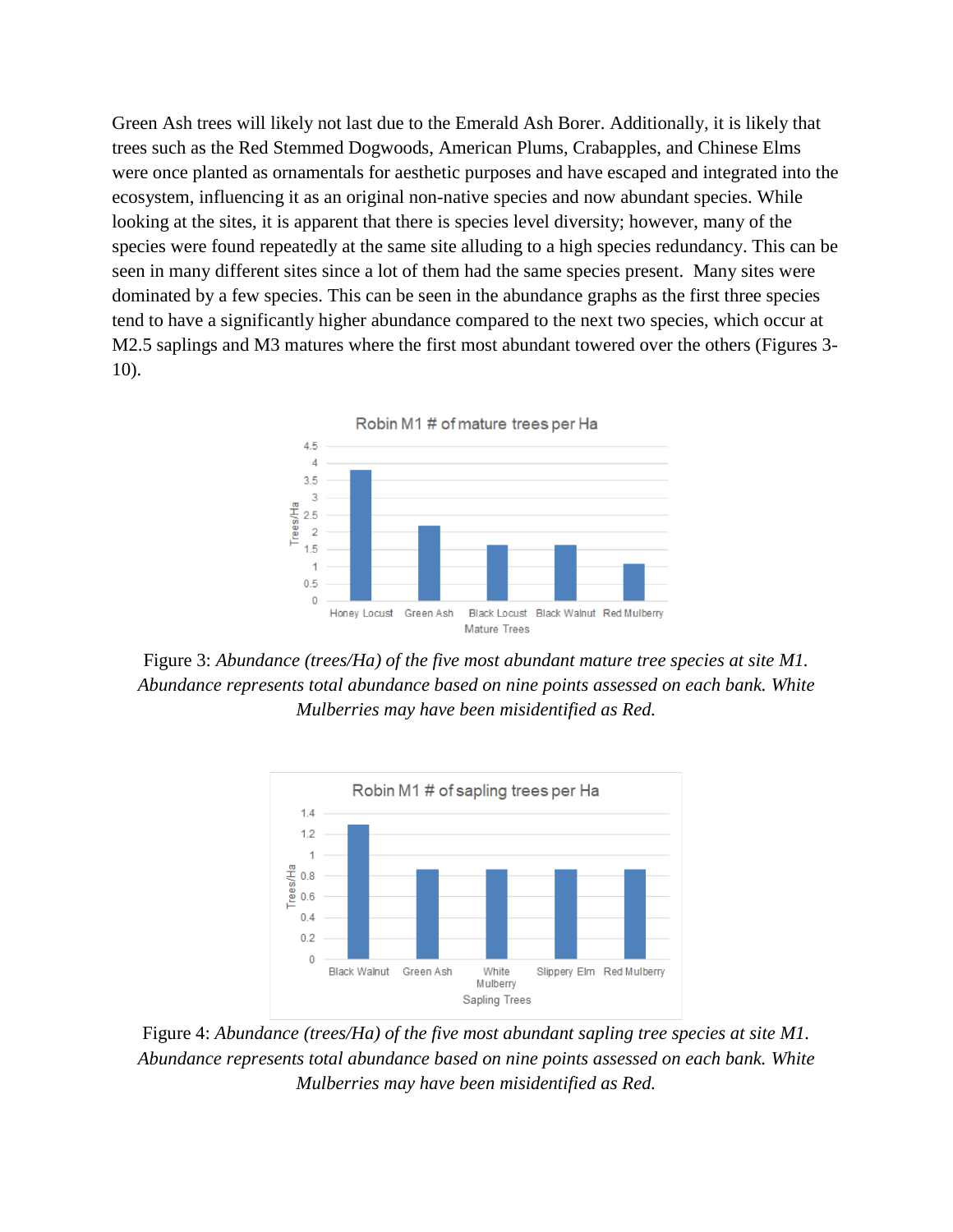

Figure 5: *Abundance (trees/Ha) of the five most abundant mature tree species at site M2. Abundance represents total abundance based on nine points assessed on each bank.*



Figure 6: *Abundance (trees/Ha) of the five most abundant sapling tree species at site M2. Abundance represents total abundance based on nine points assessed on each bank.*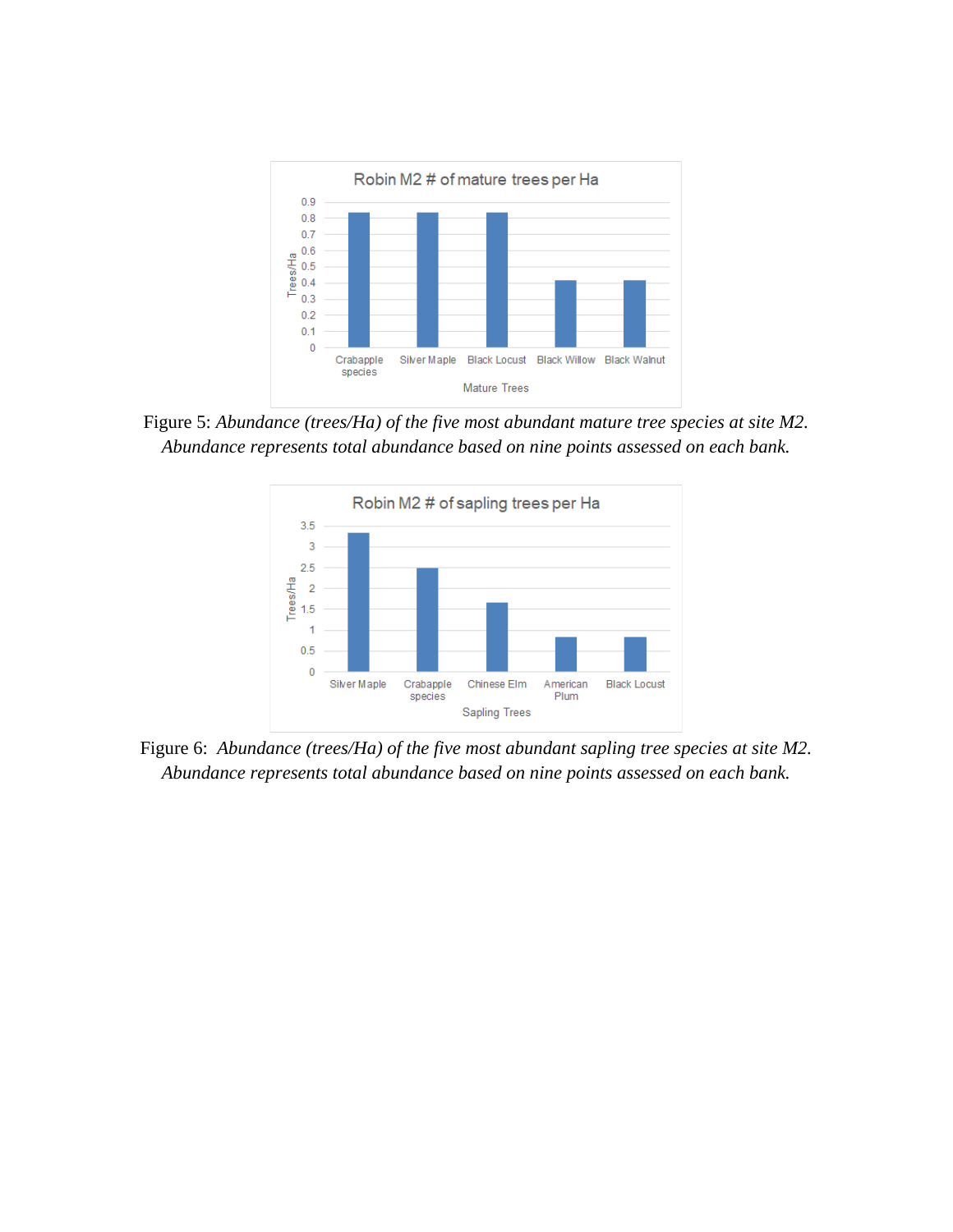

Figure 7: *Abundance (trees/Ha) of the five most abundant mature tree species at site M2.5. Abundance represents total abundance based on nine points assessed on each bank. White Mulberries may have been misidentified as Red.* 



Figure 8: *Abundance (trees/Ha) of the five most abundant sapling tree species at site M2.5. Abundance represents total abundance based on nine points assessed on each bank. White Mulberries may have been misidentified as Red.*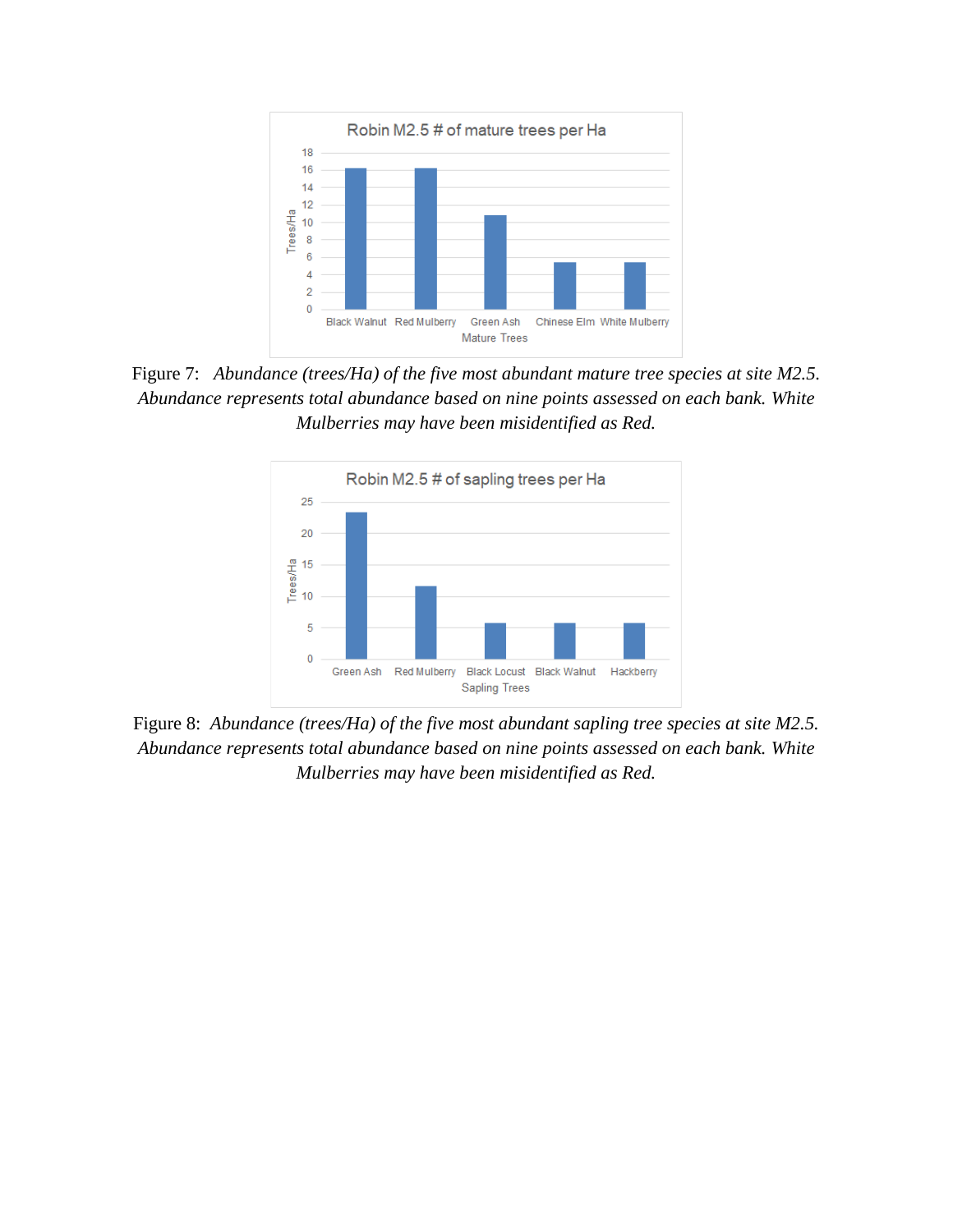

Figure 9: *Abundance (trees/Ha) of the five most abundant mature tree species at site M3. Abundance represents total abundance based on nine points assessed on each bank. White Mulberries may have been misidentified as Red.* 



Figure 10: *Abundance (trees/Ha) of the five most abundant sapling tree species at site M3. Abundance represents total abundance based on nine points assessed on each bank. White Mulberries may have been misidentified as Red.* 

## *Species diversity:*

Species diversity tells us the richness and evenness of the ecosystem and is often used as a starting point to understanding the overall health of the environment. In order to assess the species diversity in the Robin Creek Watersheds, we used proportional abundance data that was collected from our point-quarter data and performed Shannon's diversity index to determine species richness and evenness at each site. To categorize species diversity, Shannon's Diversity provides a number that tells us how diverse the ecosystem is. These values are unit and scaleless lead to confusion about what constitutes high or low values. In order to solve this problem we calculated the exponent of the index, also known as Euler's number, to the power of Shannon's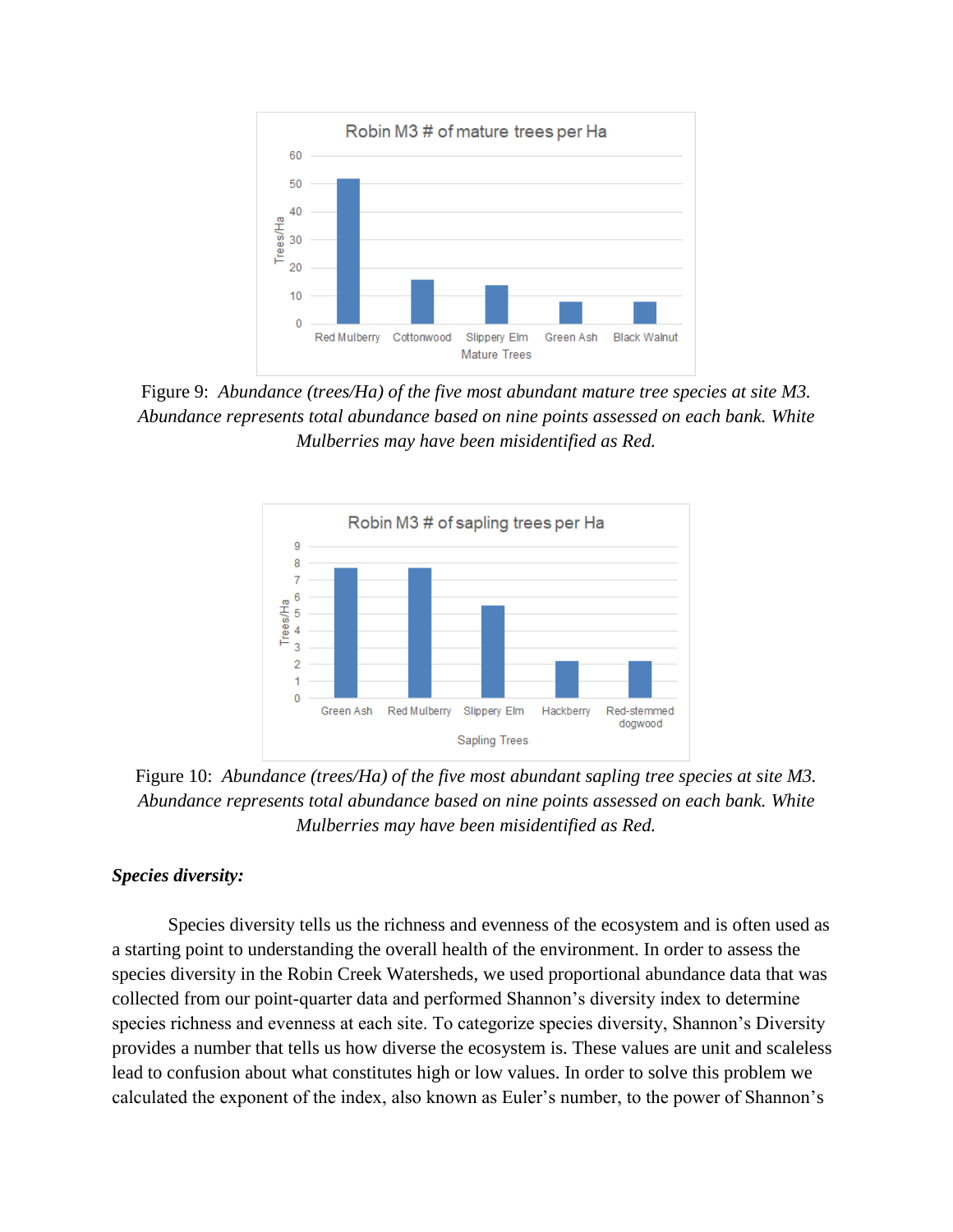diversity index (e^H). This equation offers a better solution to understanding the data by telling us the equivalent number of equally abundant species there are in the ecosystem. This means that based on our Shannon's index, the value of e^H shows us how many equally abundant species there must be in a population to reach that same Shannon's Index. For example, in M1 the Shannon's Index for mature trees is 2.078 and when raised to the e power it equals 7.99, meaning that it would take 7.99 (basically 8) equally abundant species in an ecosystem to reach a Shannon's index of 2.078. So it is easier to understand that seven species is a significant amount of species diversity compared to knowing that a value of 2.078 is correlated to high species diversity.

According to Table 1, the overall species diversity found at each site never exceeded a 2.0 value so it could be argued that it has a low species diversity. Yet, when we apply the e^H equation, we see that there are differences between the four sites. As shown in the example above, M1 has an e^H value of 7.99, meaning it would take roughly 8 different, equitably abundant species to reach Shannon's diversity index. M2 had similar results in that it would take 7.54 relatively abundant species which is a lot compared to sites M2.5 and M3 which had 5.82 and 4.91 respectively. This means that M1 and M2 had higher species diversity than sites M2.5 and M3. Although none of them are a monoculture, they are also not exhibiting high species diversity compared to other urban ecosystems, for example Burton's study of urban riparian zones in Georgia (Burton, 2005). This means that either species richness, or species evenness must be lower than the other or a combination of both to make the Shannon's index lower than what we would like to see.

From Table 1, we can also see a high species evenness for mature trees at the 4 sites. Since the evenness is on a scale from 0 to 1, the fact that all 4 sites' evenness are closer to 1 means that the sites are almost entirely even in their distribution of mature trees. Since our sites have relatively even species distributions we can therefore conclude that we have a low species richness, which is why our species diversity values are on the lower side. These two findings suggest that the riparian forests in the Robin Creek Watershed do not have many different species in the area, but the ones that are there are relatively evenly distributed. Which leads to the urbanized riparian forests in Davenport expressing a low diversity ecosystem of only 4-7 species which can result in lower ecosystem functioning and resilience.

| Site                                        | M1    | M <sub>2</sub> | M2.5  | M <sub>3</sub> |
|---------------------------------------------|-------|----------------|-------|----------------|
| Shannon's<br>Diversity (H)                  | 2.078 | 2.020          | 1.761 | 1.592          |
| Shannon's<br>Diversity:<br>Equitability (E) | 0.902 | 0.971          | 0.905 | 0.724          |
| Exponent of<br>Index $(e^{\Lambda}H)$       | 7.99  | 7.54           | 5.82  | 4.91           |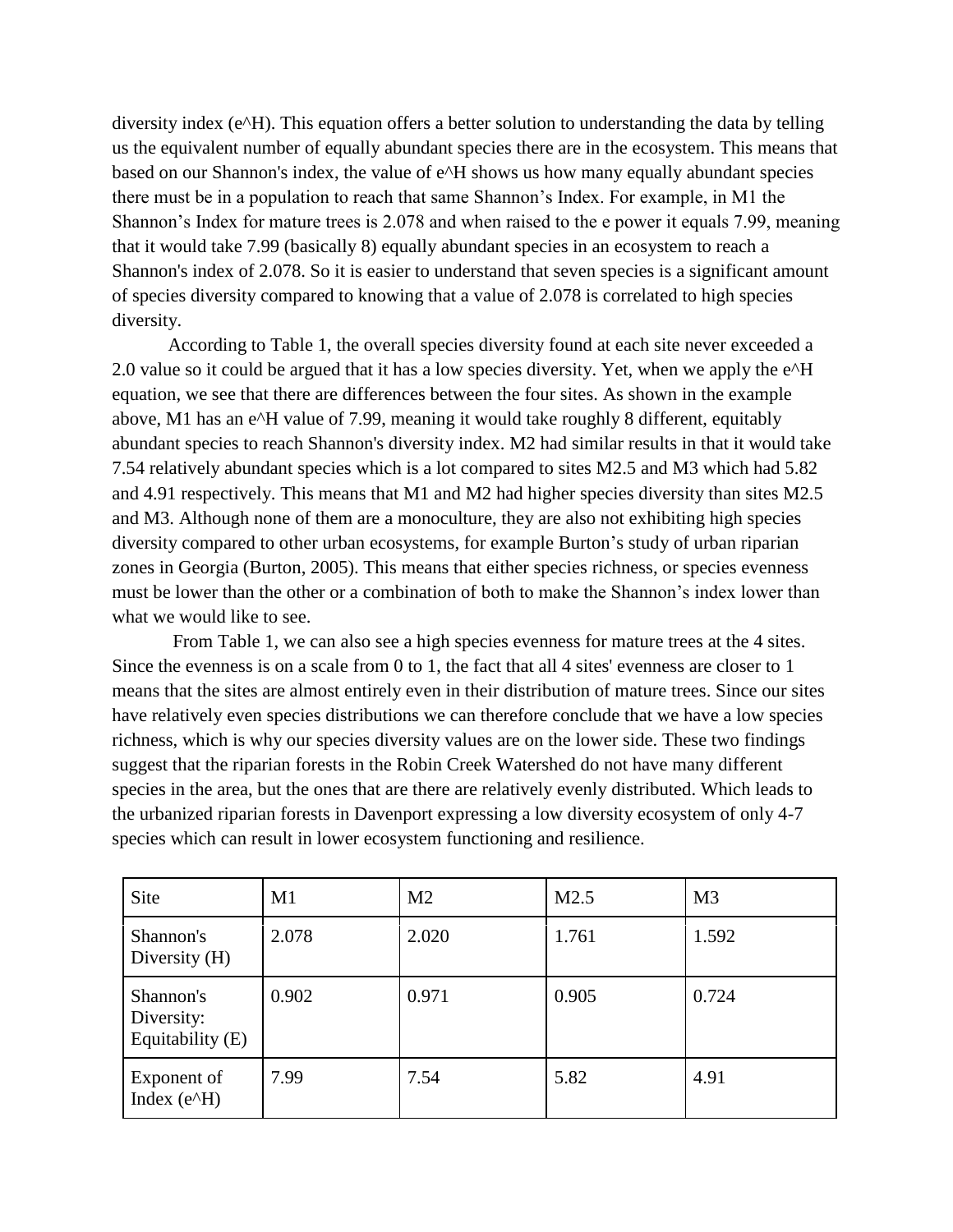# Table 1: *Shannon's Diversity calculations for mature trees at the four sites in the Robin Creek Watershed.*

Similar results were found with the saplings trees at the four sites as expressed in Table 2. The species diversity was highest at M2.5 with an H value of 2.269 and an e^H value of 9.67, which highlights the idea that it would take roughly 10 species to meet this diversity index. Site M1 was also higher in species diversity compared to the other two sites and had an e^H value of 9.31 compared to M2 and M3's 5.12 and 6.27 respectively. Yet, in terms of species evenness, all four E values are higher than 0.8, meaning that they are more even in terms of distribution and no dominating species is present. Since our species diversity was low and our species evenness is significantly higher, we can therefore conclude that the sites have a low richness and high evenness in terms of sapling tree diversity. It must be noted that the species diversity for the sapling trees was higher for three out of the four sites (M1, M2.5, and M3) compared to the species diversity for the mature trees. Since the evenness values are too similar for both the mature and sapling trees, we can conclude that the richness of the sapling trees is higher than that of the mature trees.

| Site                                        | M1    | M <sub>2</sub> | M2.5  | M <sub>3</sub> |
|---------------------------------------------|-------|----------------|-------|----------------|
| Shannon's<br>Diversity $(H)$                | 2.231 | 1.633          | 2.269 | 1.835          |
| Shannon's<br>Diversity:<br>Equitability (E) | 0.969 | 0.911          | 0.885 | 0.882          |
| Exponent of<br>Index $(e^{\Lambda}H)$       | 9.31  | 5.12           | 9.67  | 6.27           |

Table 2: *Shannon's Diversity calculator for sapling trees at the four sites in the Robin Creek Watershed.*

The potential misidentification of White Mulberries as Red would not change these numbers significantly. Richness and Shannons diversity would be slightly lower in each case.

## **Functional Diversity**

Another assessment we used to assess functional diversity was the Rao Index. A Rao index measures the likelihood of two species, chosen at random, to be functionally similar, with low values indicating similarity and high values indicating high diversity (Rao 1982). It is based on the relative basal area of the trees instead of the abundance of different species like Shannon's Index. Looking at the Rao indices for both mature and sapling trees, there are profound differences. While high values on the Rao indices do not measure the fitness of the site to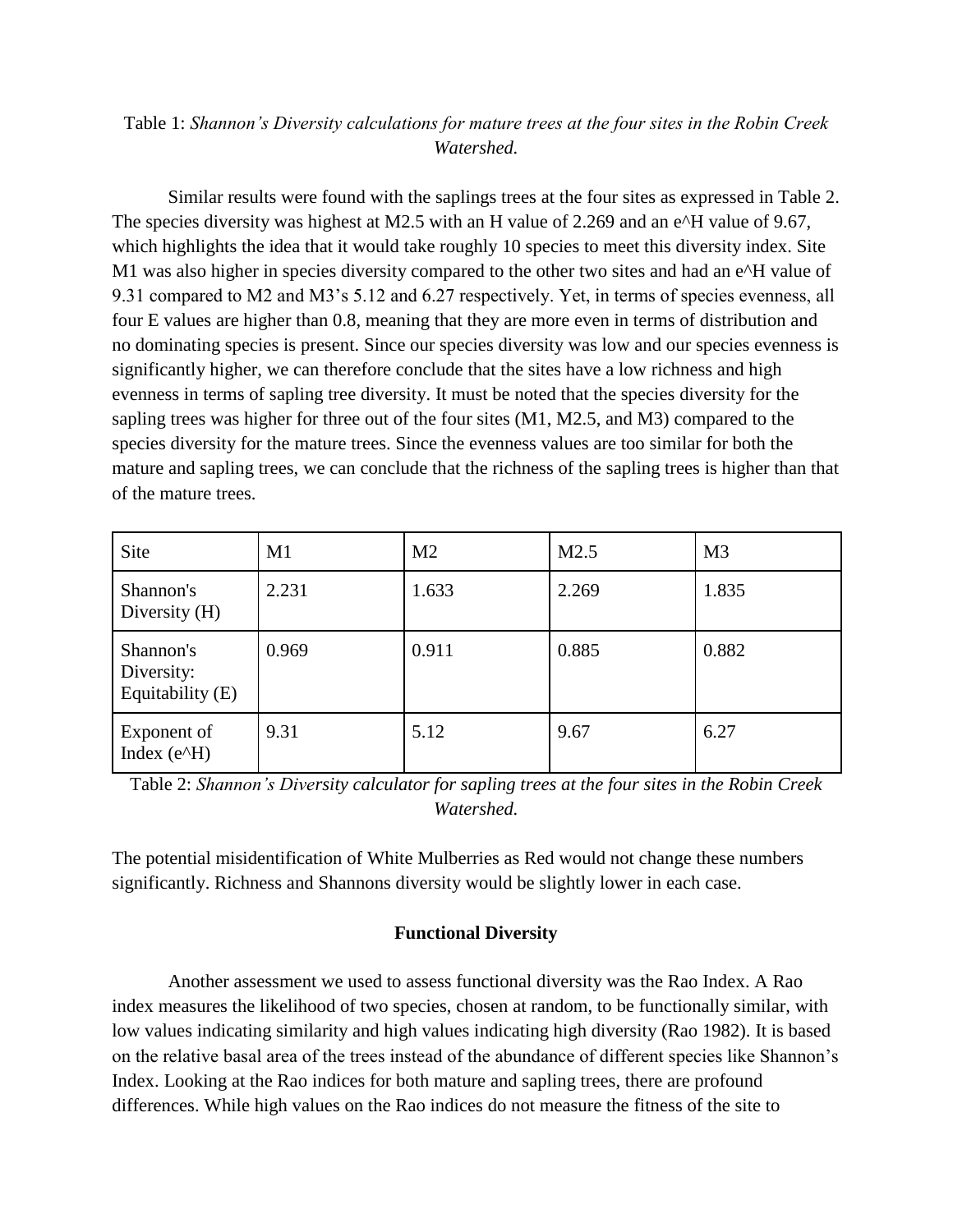respond to disturbances like wetness or drought, they do indicate the diversity of the between species' response to them. Diversity among species response to environmental changes can impact overall resilience and functioning capabilities. Having a higher value here suggests a greater difference in the index calculated between species. Mature trees typically had low values for wetness index, drought tolerance, and nutrient uptake strategy, meaning that there is little diversity between species for these specific traits. Nutrient Uptake Indices also differ at sites M1 and M2 having significantly higher values than M2.5 and M3. Wetness Indices are similar to the mature trees; however, drought tolerance is much higher for all sites except M3. In the case of functional diversity, our potential misidentification of some White Mulberries as Red would have no impact at all on drought tolerance or nutrient uptake as the two species are identical with respect to these traits. The two species differ very slightly on wetness index, but the difference is so small that it could not impact the overall trends observed here (Dr. Kevin Geedey personal communication).

| Rao Index for          |          |          |            |          |
|------------------------|----------|----------|------------|----------|
| binary traits for      |          |          |            |          |
| mature trees           | Robin M1 | Robin M2 | Robin M2.5 | Robin M3 |
| Wetness Index          | 0.116089 | 0.147609 | 0.116743   | 0.175948 |
| Drought                |          |          |            |          |
| Tolerance              | 0.124176 | 0.048669 | 0.113026   | 0.166469 |
| <b>Nutrient Uptake</b> |          |          |            |          |
| Strategy               | 0.2478   | 0.3112   | 0.445      | 0.2134   |

Table 3: *Table of Functional Diversity Indices for mature trees at each site*

| Rao Index for    |          |          |            |          |
|------------------|----------|----------|------------|----------|
| binary traits in |          |          |            |          |
| sapling trees    | Robin M1 | Robin M2 | Robin M2.5 | Robin M3 |
| Wetness Index    | 0.189359 | 0.22253  | 0.08739    | 0.144901 |
| Drought          |          |          |            |          |
| Tolerance        | 0.650232 | 1.059684 | 0.988264   | 0.389508 |
| Nutrient Uptake  |          |          |            |          |
| Strategy         | 0.5668   | 0.4926   | 0.1504     | O        |

Table 4: *Table of Functional Diversity Indices for saplings at each site*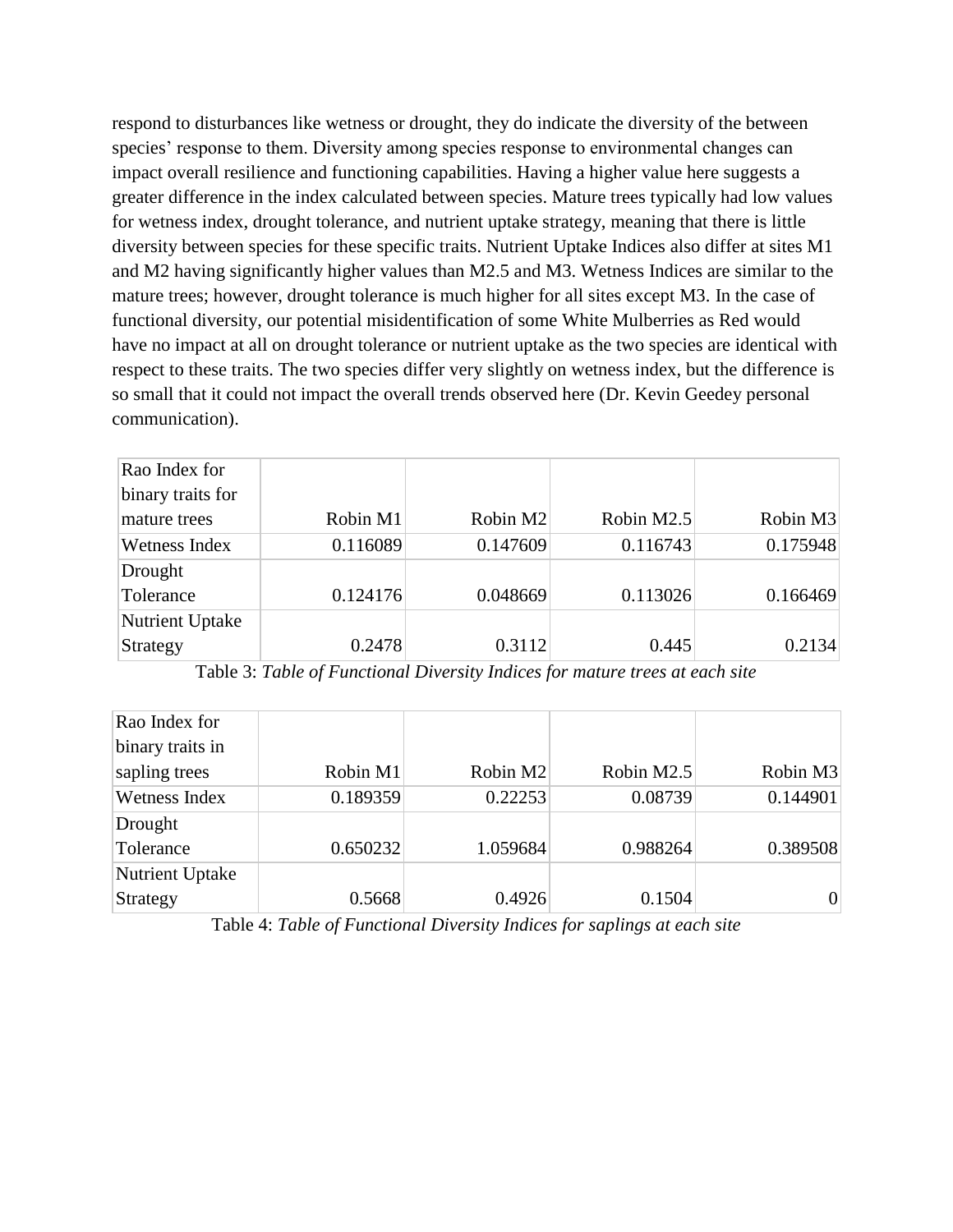### **Land Use**

In order to best grasp the data collected, it is important to understand how much data was collected. During our collection we noticed the width of the riparian forests varied dramatically within the watershed (Fig. 2) and we often ran into roads, dog parks, parking lots, and baseball fields. To account for this, land cover and land use data were collected. It was observed that M3 had the highest percentage of natural land cover, with 95.32% of it being natural forest. To contrast that, M2 only had 1.67% natural forest cover with 58.67% being impervious road. Also notable is M2.5, with 73.33% of it being unmoved grass and M1 with 50% of it being unmowed grass. Evidently, there is diversity in land cover between the sites and none of our sites were one hundred percent naturally forested areas. The point-quarter calculations take this into account and this is why we see low tree densities at some sites as the method corrects overall densities for quarters in which no trees were observed (appendix). We also collected data on ground cover using the line-point intercept method. We found an abundance of grasses with leaf litter as the main ground cover (Table 5). It is important to understand that the canopy percentages can go above 100% due to the ability for there to be more than one of the ground cover categories at a single site. For example, there can be three different strata of grasses found at a single point of the line-intercept and will be categorized as grass three different times. Additionally, the bare soil cover varies greatly among the sites, but are significant because they inform us about possible erosion rates that the stream may encounter. The highest bare soil percentage was 22.66% at M3, followed by 16% in M2.5, 1.33% at M2, and 0% at M1.

| Site           | Forb   | Grass  | <b>Moss</b>      | Wood           | Herb             | Litter | Road           | Shrub            | Sapling        | Bare Soil        |
|----------------|--------|--------|------------------|----------------|------------------|--------|----------------|------------------|----------------|------------------|
| M1             | 85.34  | 308.66 | 3.32             | l ()           | 394              | 82.66  | $\theta$       | 22               | $\overline{0}$ | $\boldsymbol{0}$ |
| M <sub>2</sub> | 40.66  | 107.33 | $\Omega$         | $\overline{0}$ | $\overline{0}$   |        | 32.33*         | $\Omega$         | $\overline{0}$ | 1.33             |
| M2.5           | 114.67 | 97.33  | $\boldsymbol{0}$ | 17.33          | $\boldsymbol{0}$ | 96     | $\overline{0}$ | $\boldsymbol{0}$ | $\bf{0}$       | 16               |
| M <sub>3</sub> | 100.67 | 67.33  | $\overline{0}$   | 12.67          | $\theta$         | 135.33 | $\Omega$       | 6.67             | $\overline{2}$ | 22.66**          |

Table 5: *Percentage of different ground cover based on random selection every 0.5 m (Linepoint intercept). \*Road is Marquette Street. \*\* Bike trail and associated cleared area.*

## **Discussion**

In terms of abundance, we observed that White/Red Mulberry, Green Ash, and Black Walnut were our most abundant species, respectively. In M3 specifically, White/red mulberry dominated the site, while in M2.5, we saw that green ash saplings were the dominant species present. This is cause for concern from a management perspective due to the invasive Emerald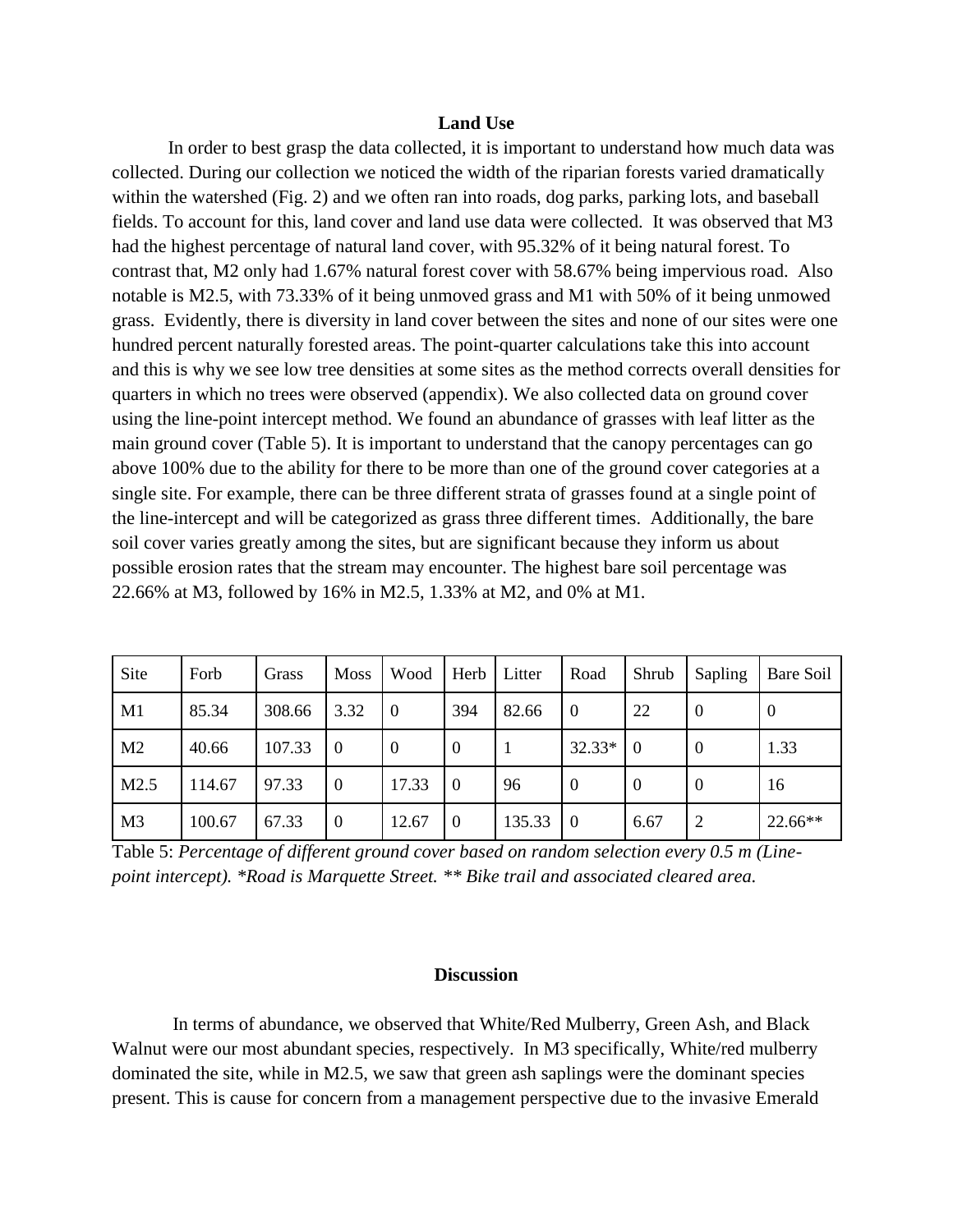Ash Borer that continues to wipe out ash species in states like Iowa and Illinois (Illinois Department of Agriculture). If we are seeing a domination of green ash saplings at a site, this means that we may not see them there as mature trees due to the emerald ash borer and this could cause a significant restructuring of the ecosystem. However, even though we see some domination of specific tree species we also see that species richness is higher in saplings than it is in mature trees at three out of the four sites. Based on this we predict that we will see slightly more tree species but similar evenness which ultimately means higher species diversity at these sites in the future. This suggests that the riparian zones will have a more diversified response to disturbances over time. In terms of land use, we noticed that site M3 was the most heavily forested area out of our four sites but also had the highest exposed bare soil meaning that it is the most vulnerable to erosion. This might be due to the dense overhead canopy of the forest reducing the amount of light that underlying vegetation is exposed to, meaning they do not grow as dense as they would if they had access to light. Yet, M3 is also the site of off-road biking so excess bare soil might be caused by increased foot and bike traffic and preventative measures to ensure that erosion does not increase should be taken into consideration. It is clear that the operators of the bike trail have taken care in the placement of the trail to minimize erosion, however, there may be a few trail segments that need monitoring.

| <b>Mature Trees</b>                | M1  | M <sub>2</sub> | M2.5 | M <sub>3</sub> |
|------------------------------------|-----|----------------|------|----------------|
| Wetness Index                      | Low | Low            | Low  | Low            |
| Drought<br>Tolerance               | Low | Low            | Low  | Low            |
| <b>Nutrient Uptake</b><br>Strategy | Low | Low            | High | Low            |

Table 6: *Table of Rao functional diversity indices for mature trees in terms of "high" (>.4) or "low" (<.4)*

| <b>Saplings</b>                    | M1   | M <sub>2</sub> | M2.5 | M <sub>3</sub> |
|------------------------------------|------|----------------|------|----------------|
| Wetness Index                      | Low  | Low            | Low  | Low            |
| Drought<br>Tolerance               | High | High           | High | Low            |
| <b>Nutrient Uptake</b><br>Strategy | High | High           | Low  | Low $(0)$      |

Table 7: *Table of Rao functional diversity indices for saplings in terms of "high" (>.4) or "low"*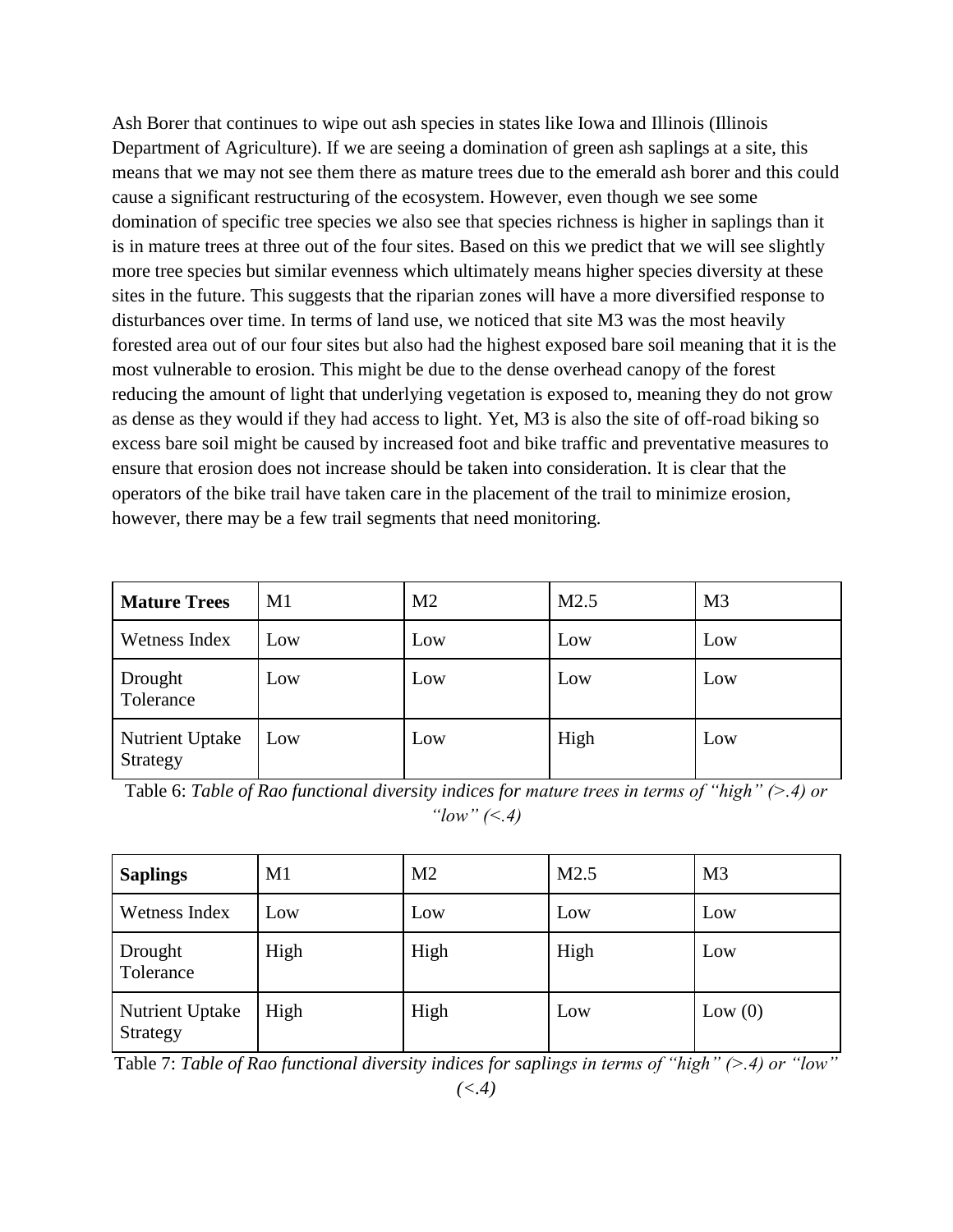The Rao indices tell us that the younger sapling trees that are growing in M1 and M2 will be more diverse in terms of drought tolerance and more diverse nutrient uptake strategies than what we are currently seeing in mature trees. The wetness indices in mature trees are currently almost identical, but the sapling indices suggest that these numbers could change in all sites in the future. The M2.5 and M3 sapling values for each index are likely to fall as these trees grow to maturity because of the high presence of Green Ash in each of these sites. In M1 and M2 the indices could increase as their saplings grow to maturity. However, these trees have a high likelihood of dying and will likely not contribute to the future values for nutrient uptake, wetness index, or drought tolerance. The differences that we are seeing at each sampling site for nutrient uptake strategy in saplings can be explained by species abundance patterns. For example, the value of 0.0 in M3 is because every species has the same nutrient uptake strategy, and therefore there is no diversity. An interesting finding in Robin M1 is that only the Black Walnut has a different nutrient uptake strategy than the rest of the species, but the Black Walnut is also the most abundant and most important in the site. This would confirm the importance value of this species because M1 has the highest nutrient uptake strategy value of .5668 despite only having one difference in the actual strategy. M2 also had a higher nutrient uptake value and can be attributed to the fact that the species in this site could have as many as four different uptake strategies, suggesting a high diversity in this index. In M2.5 while it did have more types of uptake strategies, the Green Ash is significantly more abundant than every other species in this site and this is why the uptake value would be so low still. The overwhelming amount of Green Ash in this site could suggest an inflation in the diversity values we are seeing. This is because these trees often do not make it to maturity due to the Emerald Ash Borer disease.

Functional diversity research is still a relatively new field and more research is needed to make meaningful connections between our findings and the findings of the scientific community. We were not able to find comparable studies with which to compare our own values; however, our values are still able to provide new insight on the value of functional diversity in a management context. While we do have some research done by Augustana College in the past, there has not been any done on functional diversity, and due to time constraints we were unable to compare the species data to ours.

One limitation that was faced in this study was that the length of Robin Creek is smaller compared to other watersheds in the Quad Cities area and it proved challenging to find appropriate sites to collect data. This is due to the fact that a lot of the land surrounding the watershed is private property and we were not able to gather the necessary permissions that granted us access to riparian areas. All of our selected sites represent the most heavily forested areas in the watershed, therefore, our assessment represents four "best-case scenario" sites along Robin Creek.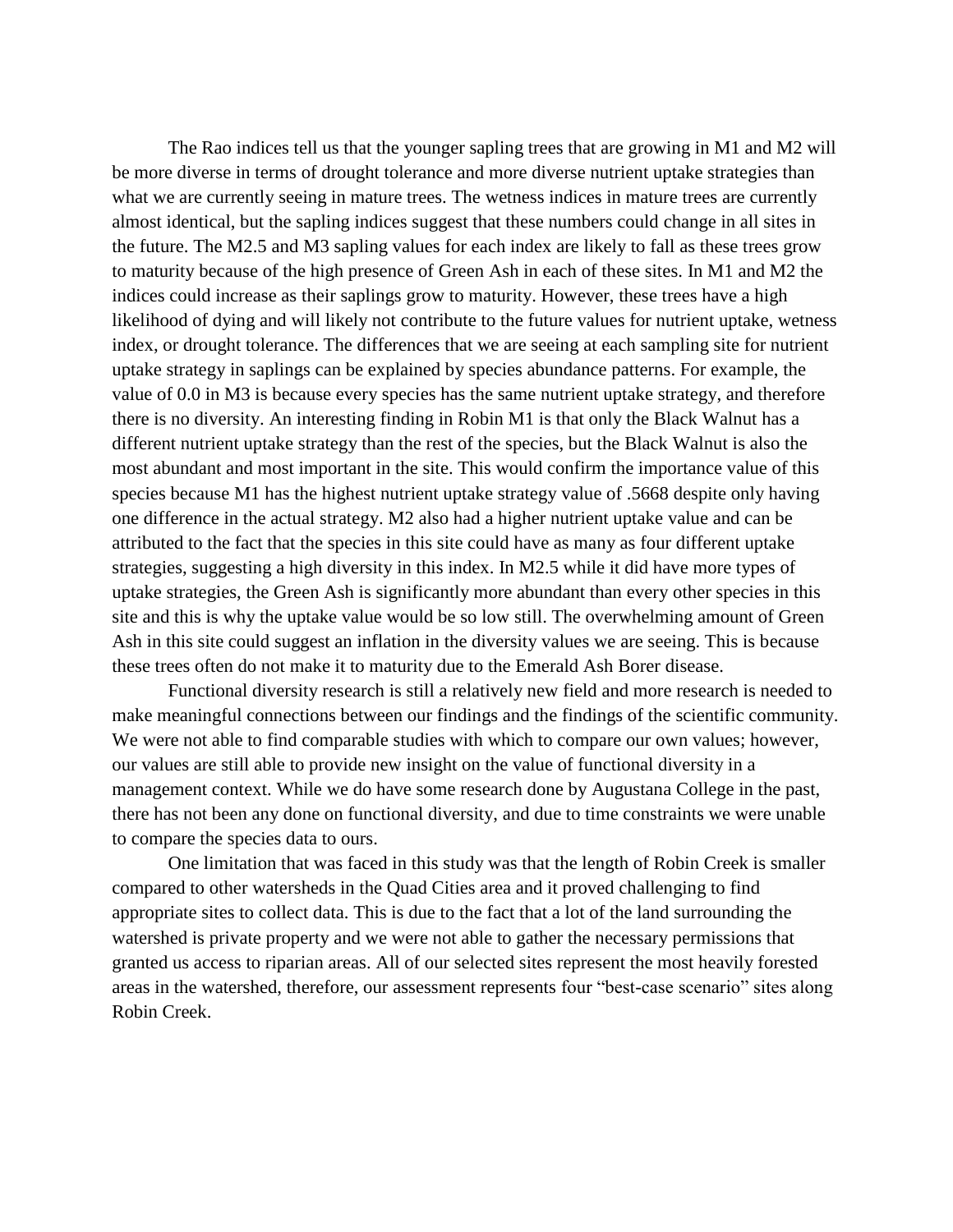Our findings can be used to help implement best management practices in the watershed in order to increase ecosystem function and overall sustainability of the area. Managers could use this data to choose which areas need the most attention and what needs to be done in order to properly preserve the health of the ecosystem. The project can also be used as a starting point for observing the same Robin Creek sampling sites in the future, for example sites like M1 and M2.5 should be monitored in upcoming years to check for bore marks on Green Ash Trees. In response to climate change the species that are most important now may differ in the future. Many different pest or invasive species communities could shift their habitats and change the biodiversity in many of the sites. Also, changes in flood patterns in the Quad Cities could lead riparian zones to require much more flood tolerant species than when originally researched. Population increases in the area could cause more litter and pollution runoff to enter the ecosystem and cause a desire for more efficient nutrient uptake strategies. New projects could be created in each of the sites based on of our findings as well. For example, in the sites with Chinese Elm, these could be replaced with a native species. At M1 there was a significant clump of Japanese Knotweed which could be removed. At M2, next to Midcity Highschool, the riparian forest zone could be widened if the school district agrees. Widening the riparian zone at M2 could be an educational opportunity for the students as well. One site we were unable to access was along Marquette street just north of W 35th street. There is an extensive stretch of Robin Creek there where the property owner (an apartment or condominium complex) appears to mow right up to the stream bank. Would this owner be willing to manage the property differently? In the long run a more forested riparian buffer might save them money and time on mowing. The methods can also be used as a framework for future studies to assess functional and species diversity in similar small-scale watersheds. All of the field data collection techniques can be applied in almost any riparian zone.

In the appendix below is other data we collected for this study. Table 8 highlights the overall total densities of mature, sapling, and invasive species at each individual site. Tables 9-16 report the complete species list, abundance, and importance value for all mature trees and saplings encountered by point-quarter sampling. Lastly, figures 11-18 show the importance value graphs of the five more important mature and saplings trees (which based on abundance, frequency, and basal area) found at each site.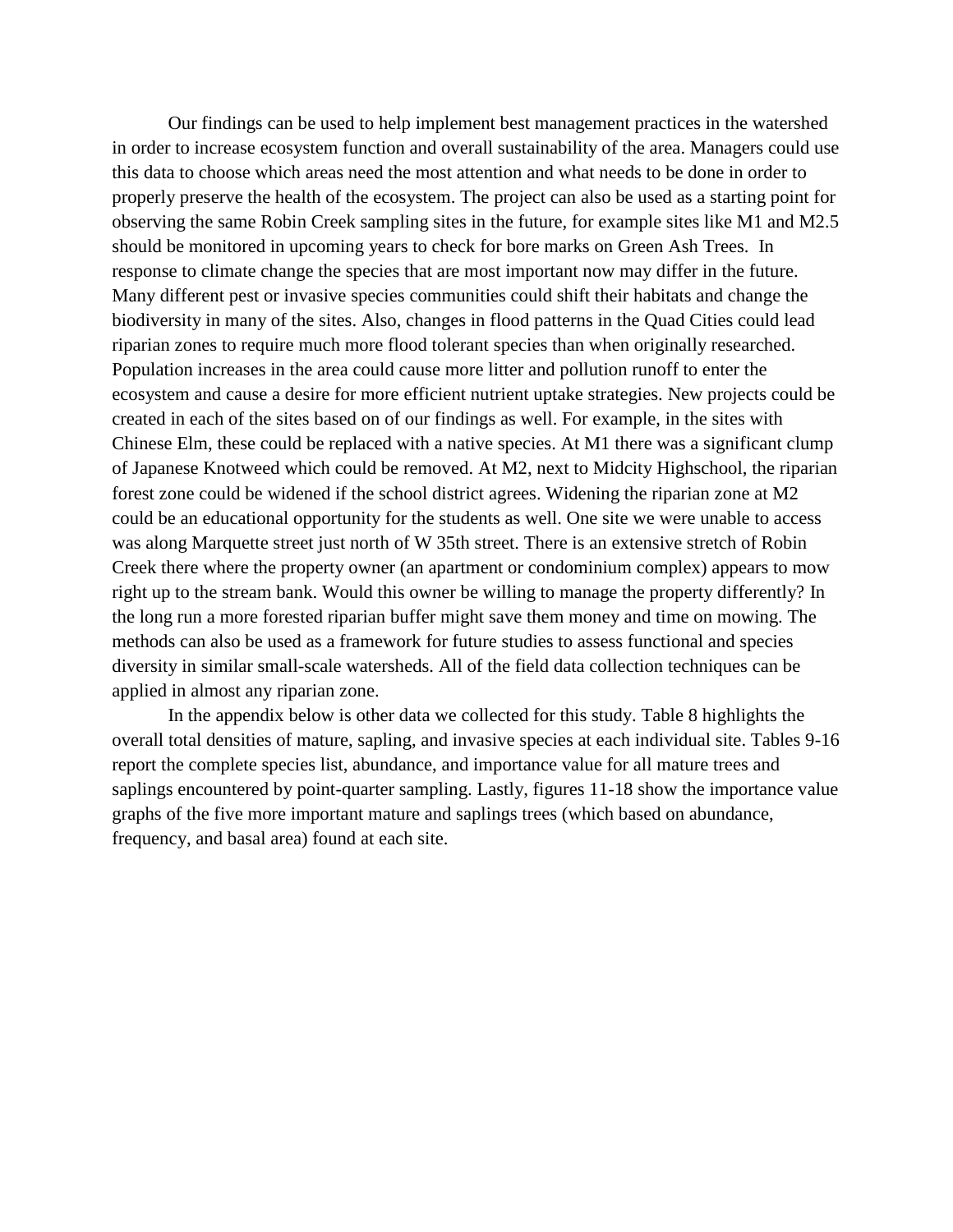# **Appendix**

|                                            | Site M1 | Site M <sub>2</sub> | Site M <sub>2.5</sub> | Site M3  |
|--------------------------------------------|---------|---------------------|-----------------------|----------|
| Total mature tree<br>density<br>(Trees/Ha) | 13.67   | 4.61                | 60.87                 | 105.46   |
| Total sapling<br>density<br>(Trees/Ha)     | 7.31    | 9.99                | 78.88                 | 29.83    |
| Total invasive<br>density<br>(Shrub/Ha)    | 65.27** | 2.28                | 385.52*               | 77.13*** |

Table 8: *Table of corrected total density (trees/Ha) of mature, sapling, and invasive species found at the four sites. \* Mostly multiflora rose, which was dense in patches. \*\*Mostly Honeysuckle. \*\*\*A mix of honeysuckle and multiflora rose.* 

| <b>Scientific Name</b>           | Common Name         | Abundance<br>(Trees/Ha) | <b>Importance Value</b> |
|----------------------------------|---------------------|-------------------------|-------------------------|
| Gleditsia triacanthos            | Honey-Locust        | 2.19                    | 0.47                    |
| Fraxinus pennsylvanica Green Ash |                     | 1.09                    | 0.37                    |
| Robinia pseudoacacia             | <b>Black Locust</b> | 3.83                    | 0.80                    |
| Juglans nigra                    | Black Walnut        | 1.64                    | 0.31                    |
| Morus rubra                      | <b>Red Mulberry</b> | 1.64                    | 0.27                    |
| Ulmus parvifolia                 | Chinese Elm         | 1.09                    | 0.25                    |
| Morus alba                       | White Mulberry      | 0.55                    | 0.11                    |
| Ulmus pumila                     | Siberian Elm        | 0.55                    | 0.17                    |
| Prunus serotina                  | <b>Black Cherry</b> | 0.55                    | 0.11                    |
| Salix nigra                      | <b>Black Willow</b> | 0.55                    | 0.14                    |

Table 9: *Table of mature trees found at M1 with overall abundance and relative importance value on a 0-1 scale. White Mulberries may have been misidentified as Red.*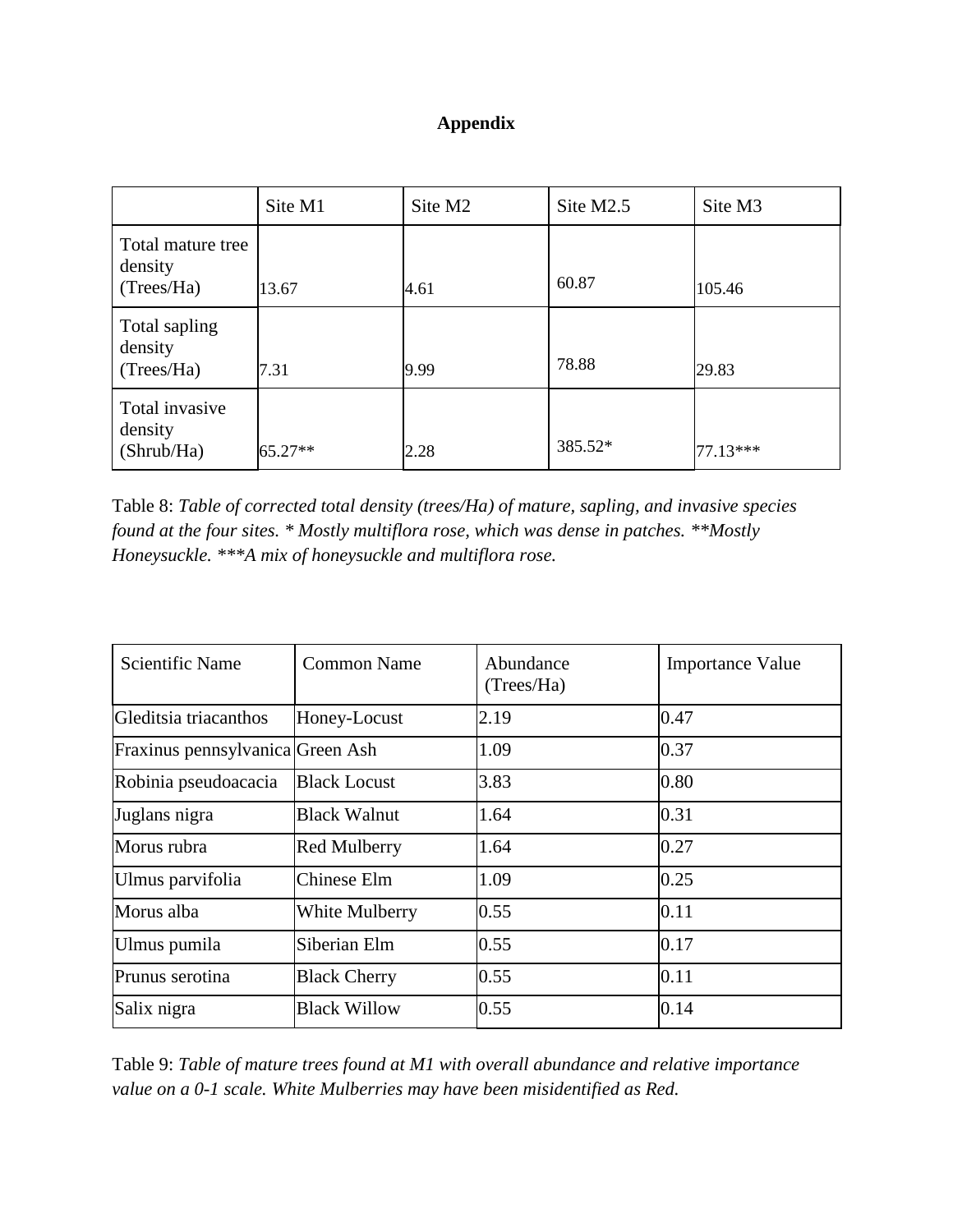| Scientific Name                  | Common Name                           | Abundance<br>(Trees/Ha) | <b>Importance Value</b> |
|----------------------------------|---------------------------------------|-------------------------|-------------------------|
| Prunus serotina                  | <b>Black Cherry</b>                   | 0.86                    | 0.25                    |
| Fraxinus pennsylvanica Green Ash |                                       | 0.86                    | 0.45                    |
| Ulmus rubra                      | Slippery Elm                          | 0.86                    | 0.31                    |
| Cornus sericea                   | Red-stemmed dogwood <sup>[0.43]</sup> |                         | 0.14                    |
| Robinia pseudoacacia             | Black Locust                          | 0.43                    | 0.27                    |
| Gleditsia triacanthos            | Honey-Locust                          | 0.43                    | 0.19                    |
| Juglans nigra                    | <b>Black Walnut</b>                   | 1.29                    | 0.50                    |
| Morus alba                       | White Mulberry                        | 0.86                    | 0.44                    |
| Morus rubra                      | <b>Red Mulberry</b>                   | 0.86                    | 0.31                    |
| Celtis occidentalis              | Hackberry                             | 0.43                    | 0.14                    |

Table 10: *Table of saplings found at M1 with overall abundance and relative importance value on a 0-1 scale White Mulberries may have been misidentified as Red.* 

| Species Scientific<br>Name | <b>Common Name</b>  | Abundance<br>(Trees/Ha) | <b>Importance Value</b> |
|----------------------------|---------------------|-------------------------|-------------------------|
| Salix nigra                | <b>Black Willow</b> | .42                     | .24                     |
| Juglans nigra              | <b>Black Walnut</b> | .42                     | .22                     |
| Ulmus pumila               | Slippery Elm        | .42                     | .21                     |
| Fraxinus<br>pennsylvanica  | Green Ash           | .42                     | .21                     |
| Ulmus parvifolia           | Chinese Elm         | .42                     | .23                     |
| Malus spp.                 | Crabapple Species   | .84                     | .96                     |
| Acer saccharinum           | <b>Silver Maple</b> | .84                     | .55                     |
| Robina pseudoacacia        | <b>Black Locust</b> | .84                     | .38                     |

Table 11: *Table of mature trees found at M2 with overall abundance and relative importance value on a 0-1 scale*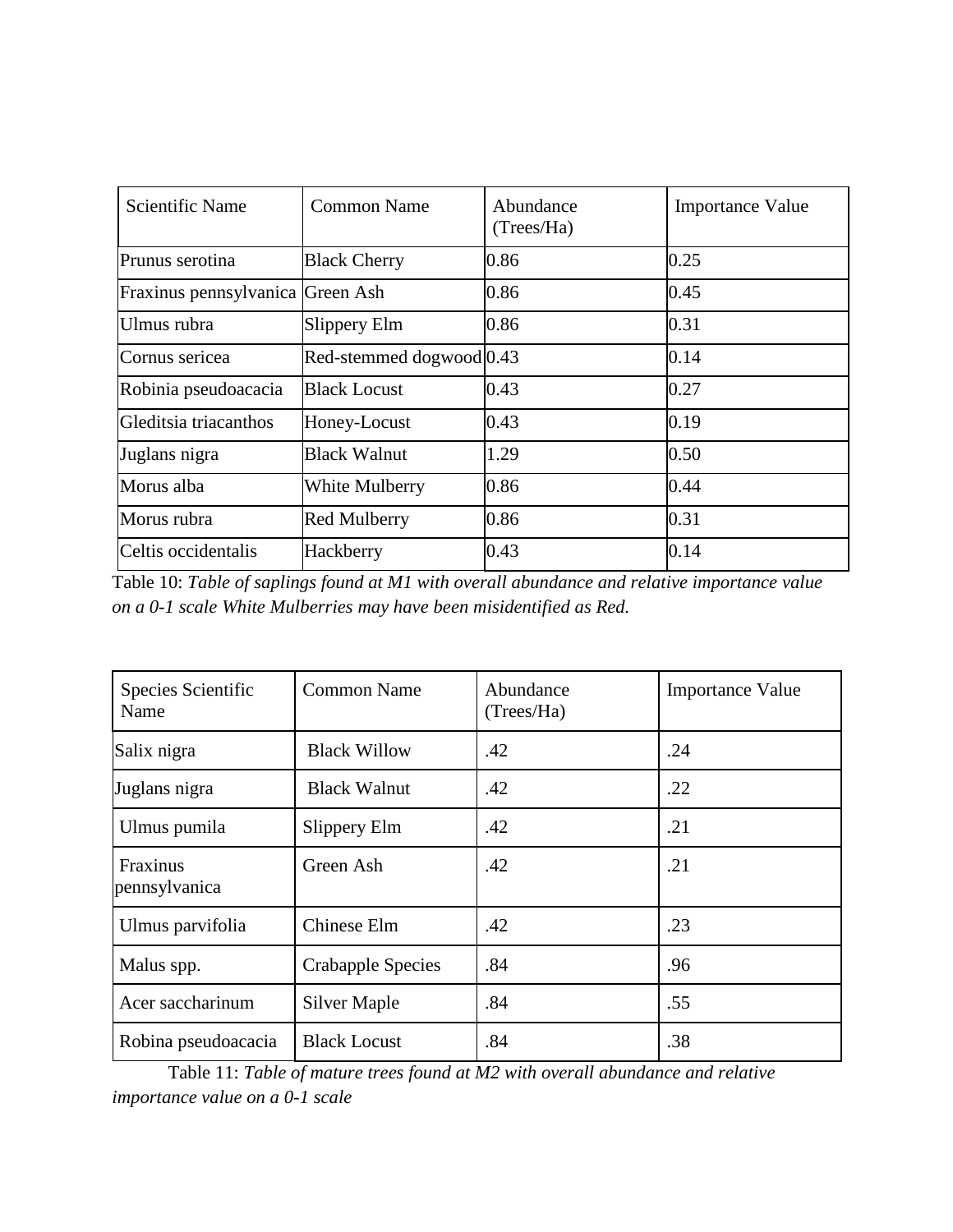| Species Scientific<br>Name | <b>Common Name</b>       | Abundance<br>(Trees/Ha) | <b>Importance Value</b> |
|----------------------------|--------------------------|-------------------------|-------------------------|
| Prunus americana           | <b>American Plum</b>     | .83                     | .091                    |
| Accer aaccharinum          | Silver Maple             | 3.33                    | .284                    |
| Robina pseudoacacia        | <b>Black Locust</b>      | .83                     | .086                    |
| Ulmus parvifolia           | Chinese Elm              | 1.67                    | .186                    |
| Acer saccharinum           | Sugar Maple              | .83                     | .103                    |
| Malus spp.                 | <b>Crabapple Species</b> | 2.50                    | .251                    |

Table 12: *Table of saplings found at M2 with overall abundance and relative importance value on a 0-1 scale*

| Species Scientific<br>Name | <b>Common Name</b>  | Abundance<br>(Trees/Ha) | <b>Importance Value</b> |
|----------------------------|---------------------|-------------------------|-------------------------|
| Juglans nigra              | <b>Black Walnut</b> | 16.23                   | 0.77                    |
| Ulmus parvifolia           | Chinese Elm         | 5.41                    | 0.26                    |
| Morus rubera               | <b>Red Mulberry</b> | 16.23                   | 0.88                    |
| Morus alba                 | White Mulberry      | 5.41                    | 0.27                    |
| Tilia americana            | Basswood            | 2.71                    | 0.15                    |
| Fraxinus                   |                     |                         |                         |
| pennsylvanica              | Green Ash           | 10.82                   | 0.47                    |
| Ulmus rubra                | Slippery Elm        | 4.06                    | 0.20                    |

Table 13: *Table of mature trees found at M2.5 with overall abundance and relative importance value on a 0-1 scale*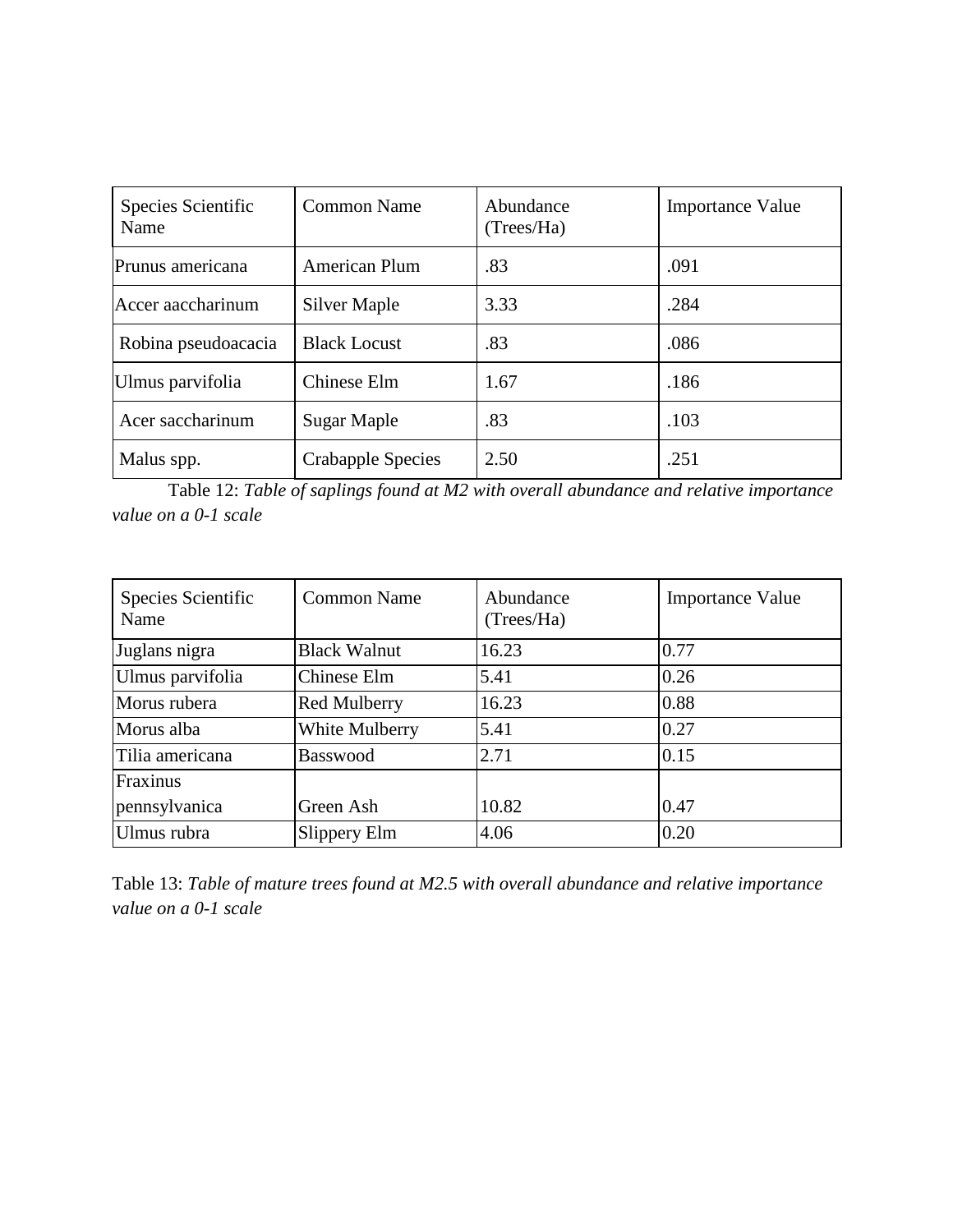| Species Scientific<br>Name | <b>Common Name</b>       | Abundance<br>(Trees/Ha) | <b>Importance Value</b> |
|----------------------------|--------------------------|-------------------------|-------------------------|
| Robinia pseudoacacia       | <b>Black Locust</b>      | 5.843                   | 0.16                    |
| Cornus drummondii          | <b>Roughleaf Dogwood</b> | 2.92                    | 0.10                    |
| Acer negundo               | <b>Box Elder</b>         | 2.92                    | 0.11                    |
| Fraxinus pensylvanica      | Green Ash                | 23.37                   | 0.55                    |
| Juglans nigra              | <b>Black Walnut</b>      | 5.84                    | 0.21                    |
| Ulmus parvifolia           | Chinese Elm              | 2.92                    | 0.38                    |
| Celtis occidentalis        | Hackberry                | 5.84                    | 0.21                    |
| Morus rubera               | <b>Red Mulberry</b>      | 11.69                   | 0.58                    |
| Cornus florida             | <b>Flowering Dogwood</b> | 5.84                    | 0.21                    |
| Ulmus rubra                | Slippery Elm             | 2.92                    | 0.15                    |
| Ulmus americana            | American Elm             | 2.92                    | 0.10                    |
| Prunus serotina            | <b>Black Cherry</b>      | 2.92                    | 0.11                    |
| Morus alba                 | <b>White Mulberry</b>    | 2.92                    | 0.15                    |

Table 14: *Table of sapling trees found at M2.5 with overall abundance and relative importance value on a scale of 0-1. White Mulberries may have been misidentified as Red.*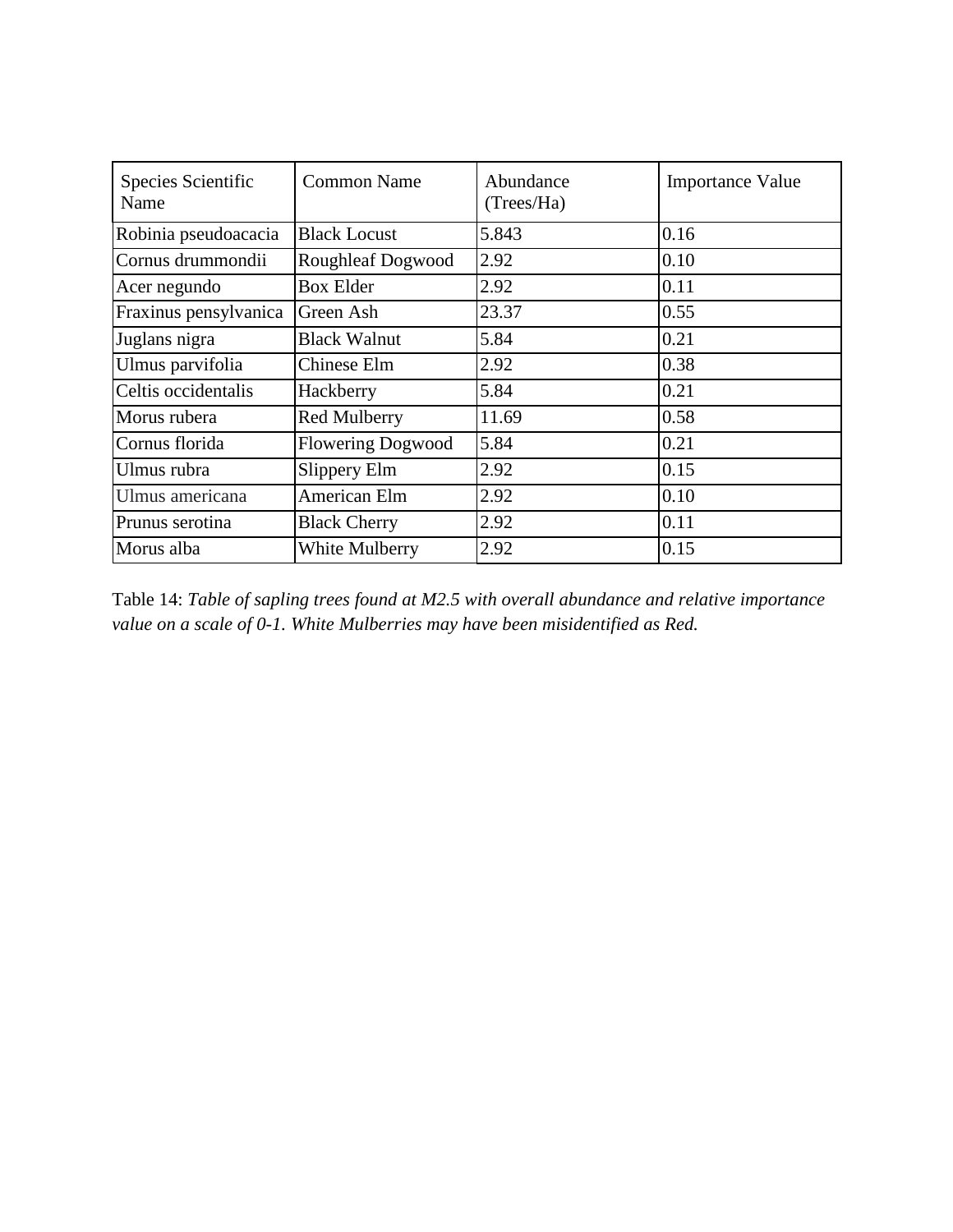| Species Scientific<br>Name       | <b>Common Name</b>  | Abundance<br>(Trees/Ha) | <b>Importance Value</b> |
|----------------------------------|---------------------|-------------------------|-------------------------|
| Morus rubera                     | <b>Red Mulberry</b> | 51.74                   | 1.27                    |
| Ulmus rubra                      | Slippery Elm        | 13.93                   | 0.42                    |
| Fraxinus pennsylvanica Green Ash |                     | 7.96                    | 0.25                    |
| Acer negundo                     | <b>Box Elder</b>    | 1.990                   | 0.09                    |
| Juglans nigra                    | <b>Black Walnut</b> | 7.959                   | 0.26                    |
| Populus deltoides                | Cottonwood          | 15.92                   | 0.53                    |
| Prunus serotina                  | <b>Black Cherry</b> | 1.99                    | 0.09                    |
| Carya spp.                       | Hickory species     | 1.99                    | 0.05                    |
| Quercus rubra                    | Northern Red Oak    | 1.99                    | 0.05                    |

Table 15: *Table of mature trees found at M3 with overall abundance and relative importance value on a scale of 0-1. White Mulberries may have been misidentified as Red.* 

| Species Scientific<br>Name       | Common Name                           | Abundance<br>(Trees/Ha) | <b>Importance Value</b> |
|----------------------------------|---------------------------------------|-------------------------|-------------------------|
| Acer negundo                     | <b>Box Elder</b>                      | 1.11                    | 0.11                    |
| Celtis occidentalis              | Hackberry                             | 2.21                    | 0.20                    |
| Fraxinus pennsylvanica Green Ash |                                       | 7.73                    | 0.62                    |
| Morus rubera                     | <b>Red Mulberry</b>                   | 7.73                    | 1.01                    |
| Ulmus rubra                      | Slippery Elm                          | 5.52                    | 0.59                    |
| Cornus sericea                   | Red-stemmed dogwood <sup>[2.21]</sup> |                         | 0.19                    |
| Acer rubrum                      | <b>Red Maple</b>                      | 2.21                    | 0.18                    |
| Populus deltoides                | Cottonwood                            | 1.11                    | 0.10                    |

Table 16: *Table of sapling trees found at M3 with overall abundance and relative importance value on a scale of 0-1. White Mulberries may have been misidentified as Red.*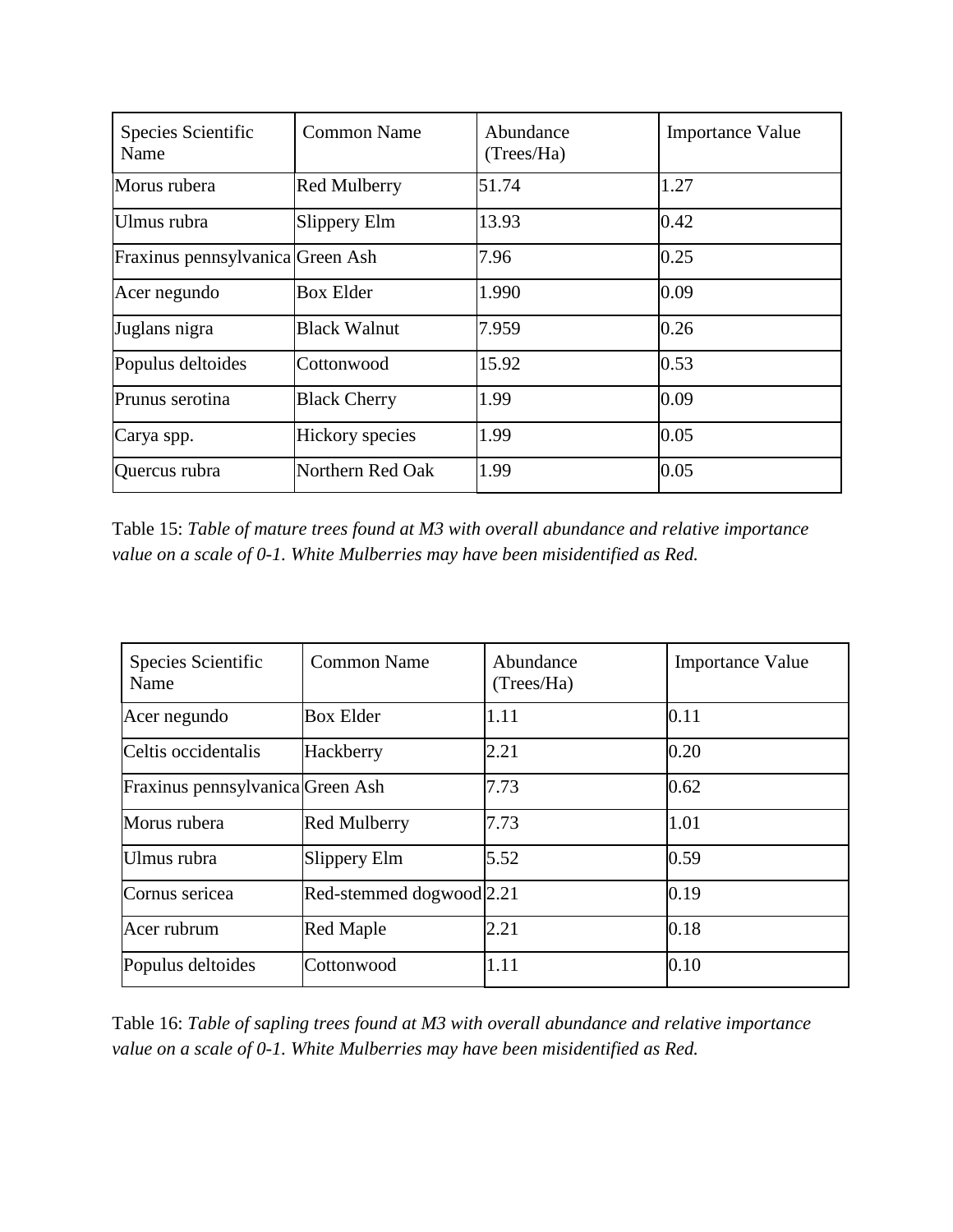

Figure 11: *Importance value of mature trees at M1 using proportional abundance values from point-quarter method . White Mulberries may have been misidentified as Red.* 



Figure 12: *Importance value of sapling trees at M1 using proportional abundance values from point-quarter method. White Mulberries may have been misidentified as Red.* 



Figure 13: *Importance value of mature trees at M2 using proportional abundance values from point-quarter method.*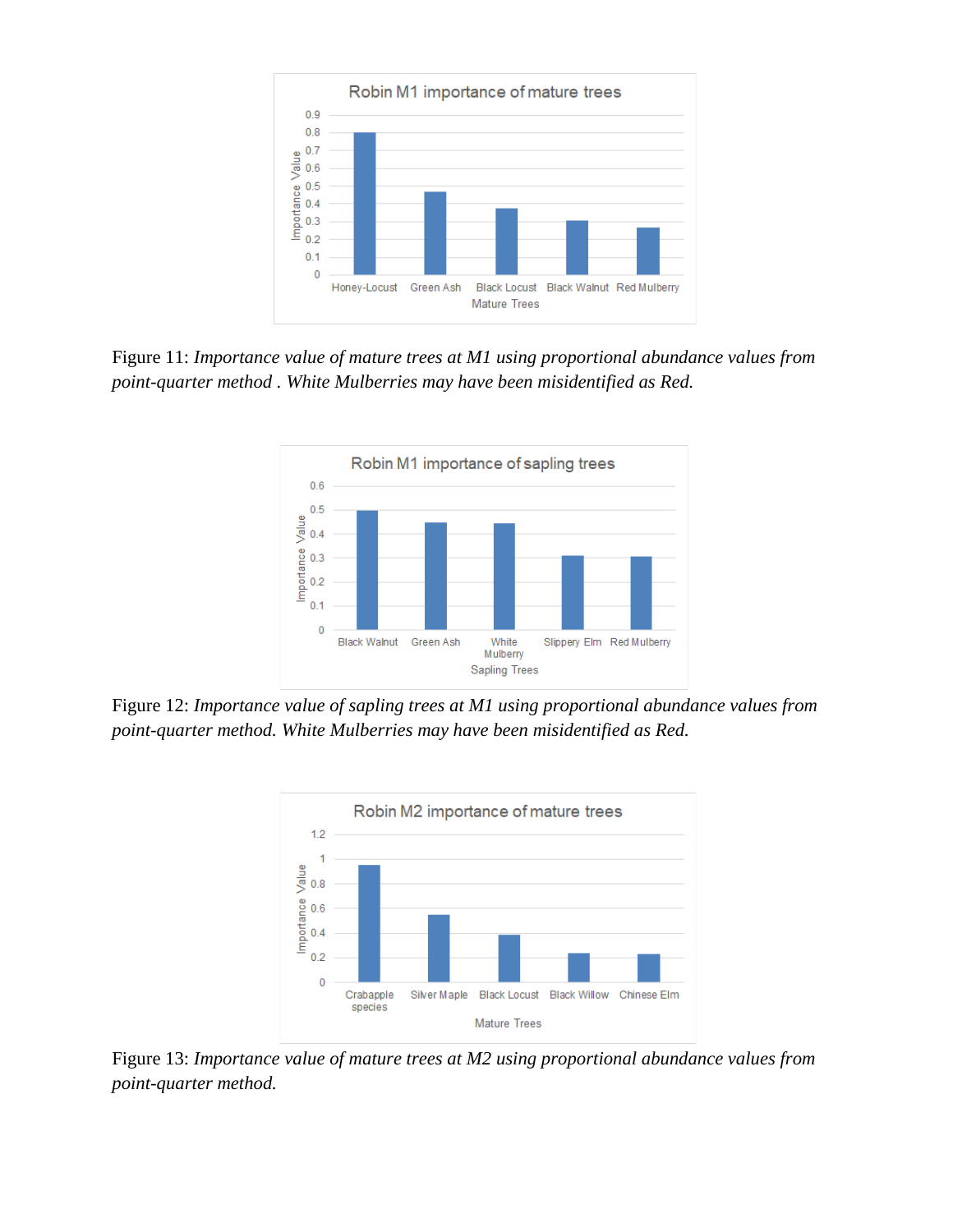

Figure 14: *Importance value of sapling trees at M2 using proportional abundance values from point-quarter method.*



Figure 15: *Importance value of mature trees at M2.5 using proportional abundance values from point-quarter method. White Mulberries may have been misidentified as Red.*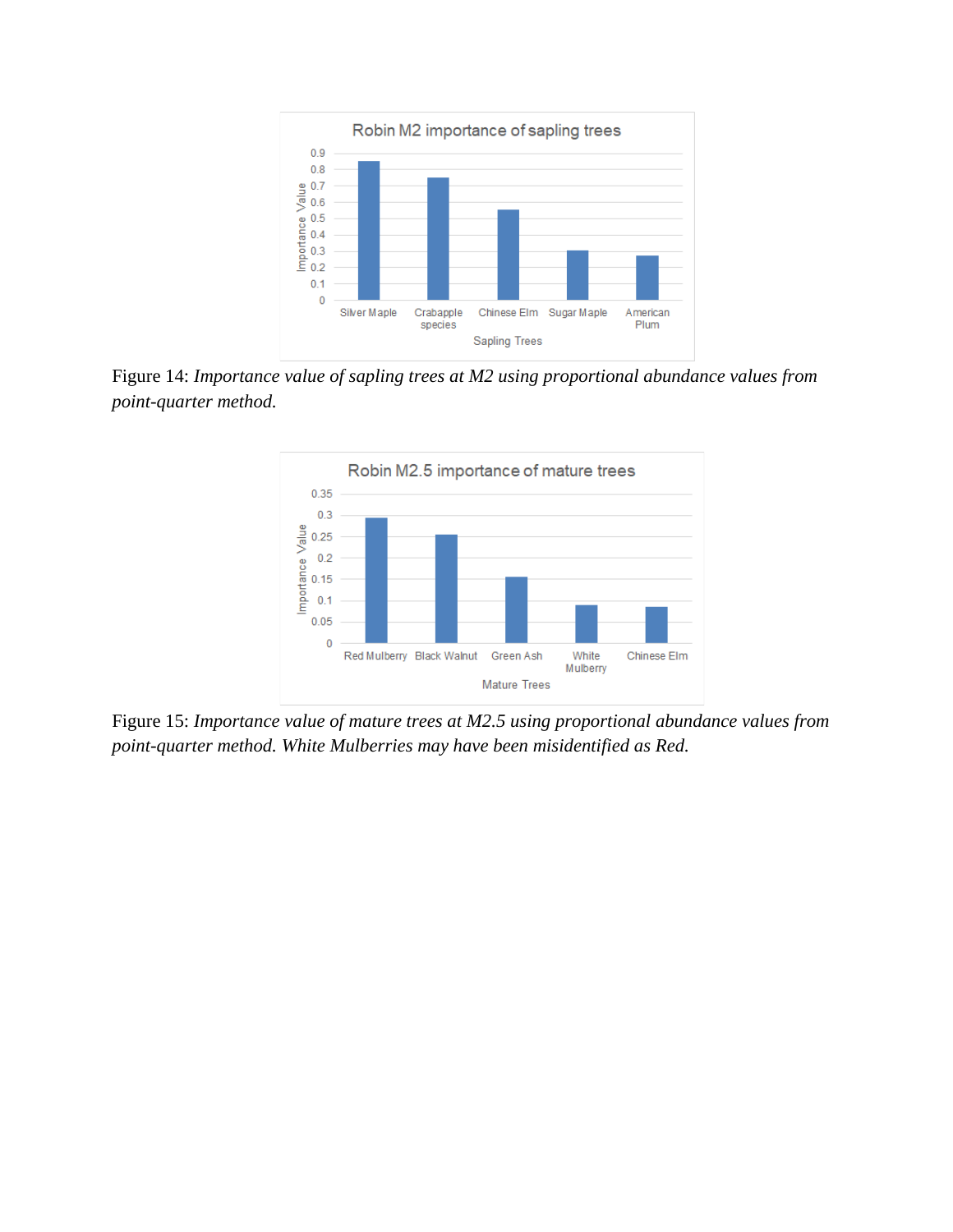

Figure 16: *Importance value of sapling trees at M2.5 using proportional abundance values from point-quarter method. White Mulberries may have been misidentified as Red.* 



Figure 17: *Importance value of mature trees at M3 using proportional abundance values from point-quarter method. White Mulberries may have been misidentified as Red.*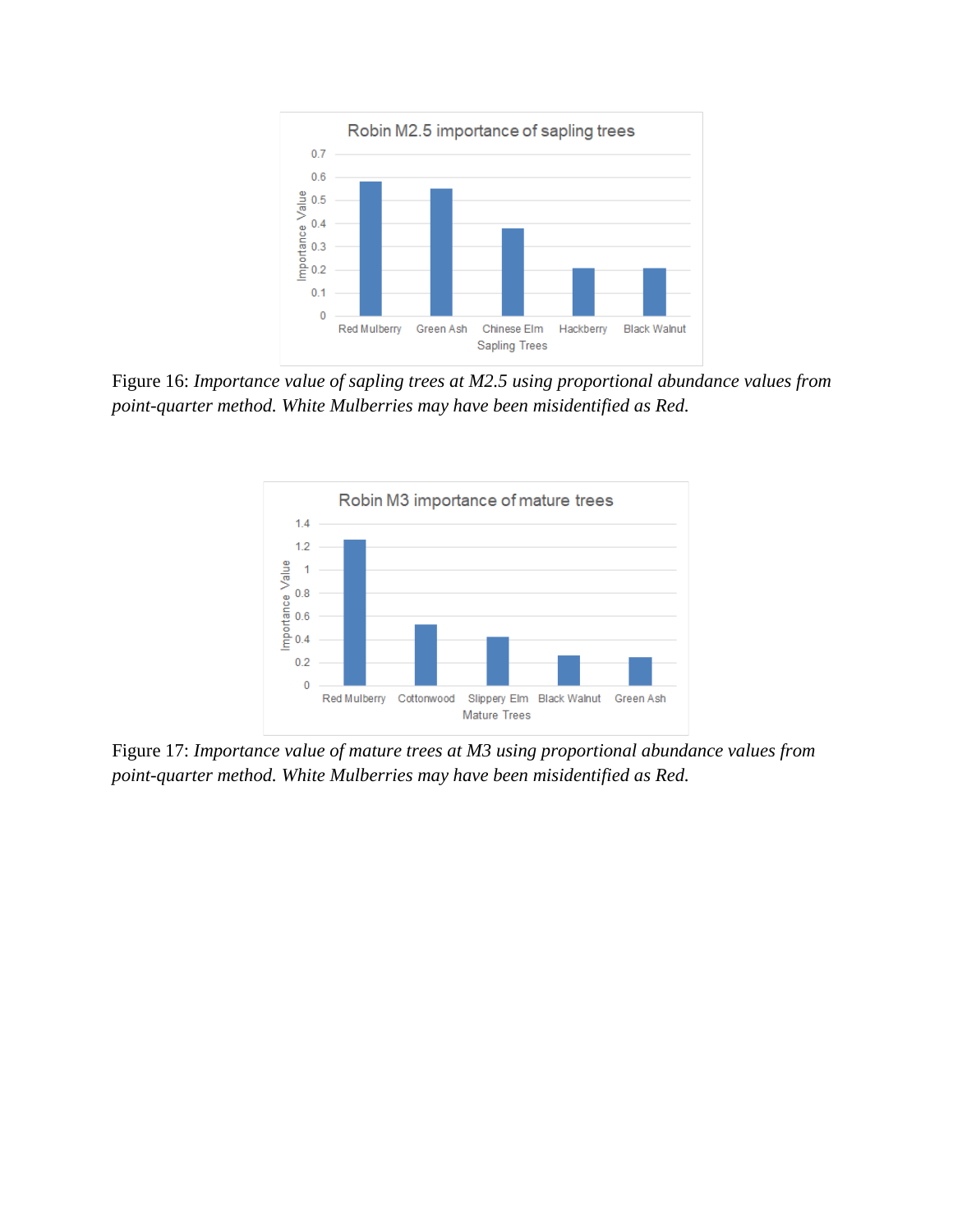

Figure 18: *Importance value of sapling trees at M3 using proportional abundance values from point-quarter method. White Mulberries may have been misidentified as Red.* 

## **Citations**

Burton, Michele L., and Lisa J. Samuelson. (2007) "Influence of Urbanization on Riparian Forest Diversity and Structure in the Georgia Piedmont, US." *Plant Ecology*, Springer Netherlands

https://link.springer.com/article/10.1007/s11258-007-9305-x.

Burton, Michele L., et al. (2005) "Riparian Woody Plant Diversity and Forest Structure along an Urban-Rural Gradient." *Urban Ecosystems*, Kluwer Academic Publishers, https://link.springer.com/article/10.1007/s11252-005-1421-6

"Emerald Ash Borer." *Illinois.gov*, Illinois Department of Agriculture, https://www2.illinois.gov/sites/agr/Insects/Pests/EmeraldAshBorer/Pages/default.aspx.

- González, Eduardo, et al. (2016) "Integrative Conservation of Riparian Zones." *Biological Conservation*, Elsevier [https://www.sciencedirect.com/science/article/pii/S0006320716306887.](https://www.sciencedirect.com/science/article/pii/S0006320716306887)
- Guyon, L. J., & Battaglia, L. L. (2018). Ecological characteristics of floodplain forest reference sites in the Upper Mississippi River system. *Forest Ecology and Management*, *427*, 208– 216. https://doi.org/10.1016/j.foreco.2018.06.007
- Lind, Lovisa, et al. (2019) "Towards Ecologically Functional Riparian Zones: A Meta-Analysis to Develop Guidelines for Protecting Ecosystem Functions and Biodiversity in Agricultural Landscapes." *Journal of Environmental Management*, Academic Press. https://www.sciencedirect.com/science/article/pii/S0301479719311090.